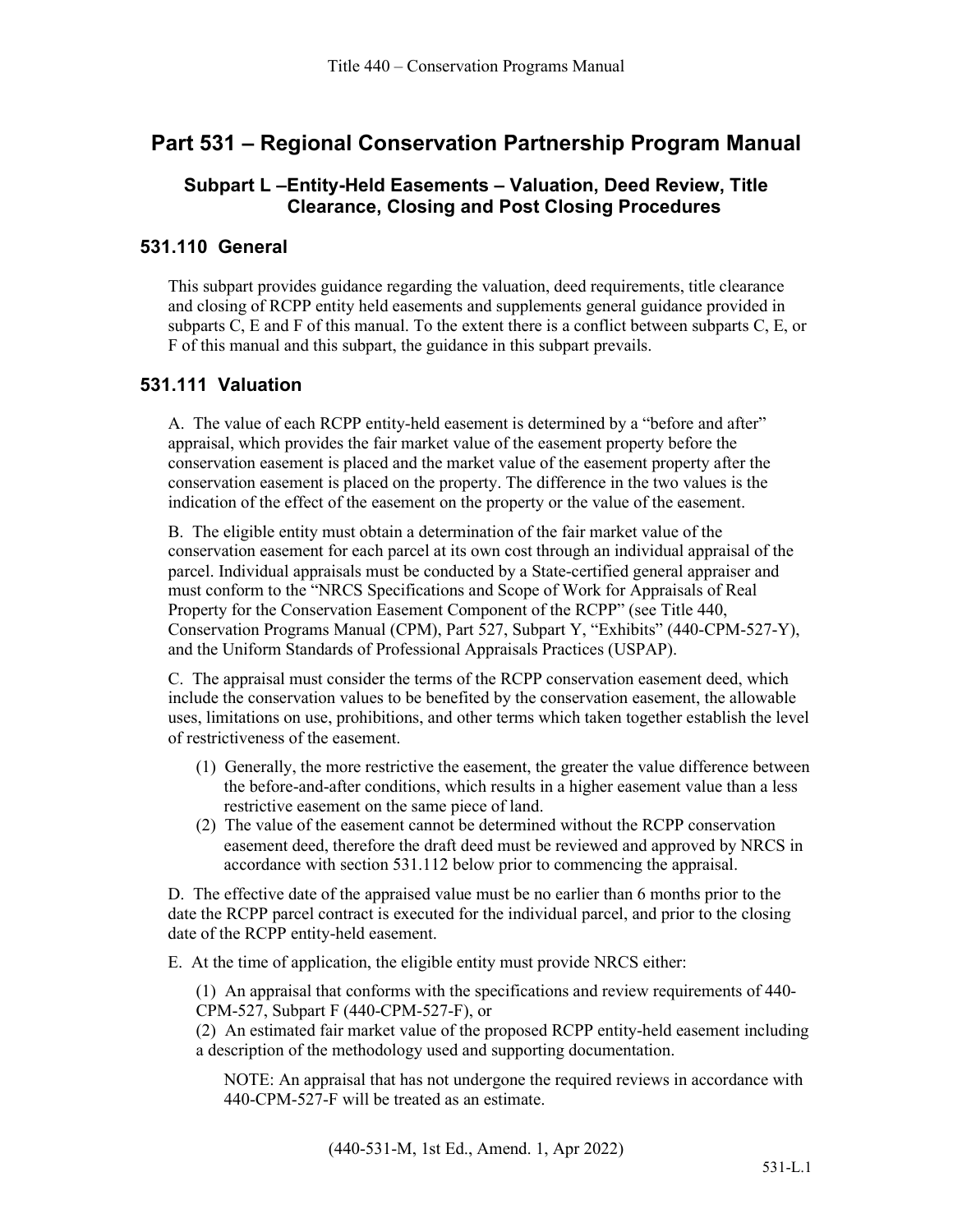F. Prior to obligation, the Easement Programs Division (EPD) will review the valuation information submitted and provide a determination as to any estimated values that for the purposes of obligating RCPP funds the estimated value is—

- (1) Sufficient and defensible, in which case NRCS will use the estimated value as the basis for the initial obligation of RCPP funds through the execution of the original RCPP parcel contract.
- (2) Insufficient or indefensible, in which case the eligible entity must provide NRCS an appraisal that conforms to the requirements of this section and 440-CPM-527, Subpart E (440-CPM-527-E), prior to the execution of and obligation of funds to the original RCPP parcel contract.

G. All appraisals used for the acquisition of RCPP entity-held easements must undergo a technical appraisal review (technical review) in accordance with 440-CPM-527-F. All technical appraisal reviews are procured or completed by NRCS. If an appraisal of the parcel is required prior to execution of the RCPP parcel contract pursuant to paragraph E of this section, the technical review and national appraiser reviews required pursuant to 440-CPM-527-F must be completed prior to obligation of the RCPP parcel contract.

H. After the original RCPP parcel contract execution and prior to easement closing, any modification to the parcel contract to reflect changes to easement value or cost information must occur as set forth in 440-CPM-527, Subpart I (440-CPM-527-I). If changes result in non-Federal share contributions below required levels, the parcel contract must be modified to decrease the RCPP cost-share amount for the parcel to ensure that no more than the maximum allowable Federal share is provided for the individual parcel. Prior to the expiration of the PPA, if the final approved fair market value of the easement and non-Federal share provided by the eligible entity supports a Federal share amount that is higher than the original estimate, the State conservationist has discretion to increase the amount of the Federal share for the individual parcel up to the maximum allowable RCPP cost-share amount subject to the available budget for the RCPP entity-held easement activity type in the programmatic partnership agreement (PPA).

I. Refer to 440 CPM-527-E and F for additional guidance regarding requirements for appraisals and technical reviews.

# **531.112 RCPP Entity-Held Easement Deed Requirements**

- A. General Provisions
	- (1) RCPP entity-held easements must result in the long-term protection of the specified conservation values of the land as set forth in the RCPP program agreement and in the terms of the individual RCPP conservation easement deed. The conservation values must be consistent with the conservation benefits and resource concerns set forth in the associated RCPP PPA.
	- (2) NRCS must ensure RCPP entity-held easements will protect and further the RCPP purposes and the stated conservation values and will limit or prohibit uses that would negatively affect the attributes of the land being protected by—
		- (i) Evaluating the land for its ability to effectively achieve the RCPP purposes and support the stated conservation values through the eligibility and ranking determination processes.
		- (ii) Conducting its due diligence, including reviewing, in coordination with the eligible entity, the conditions on and title to the property, including preexisting rights in the property, such as mortgages, liens, and leases, to ensure there are not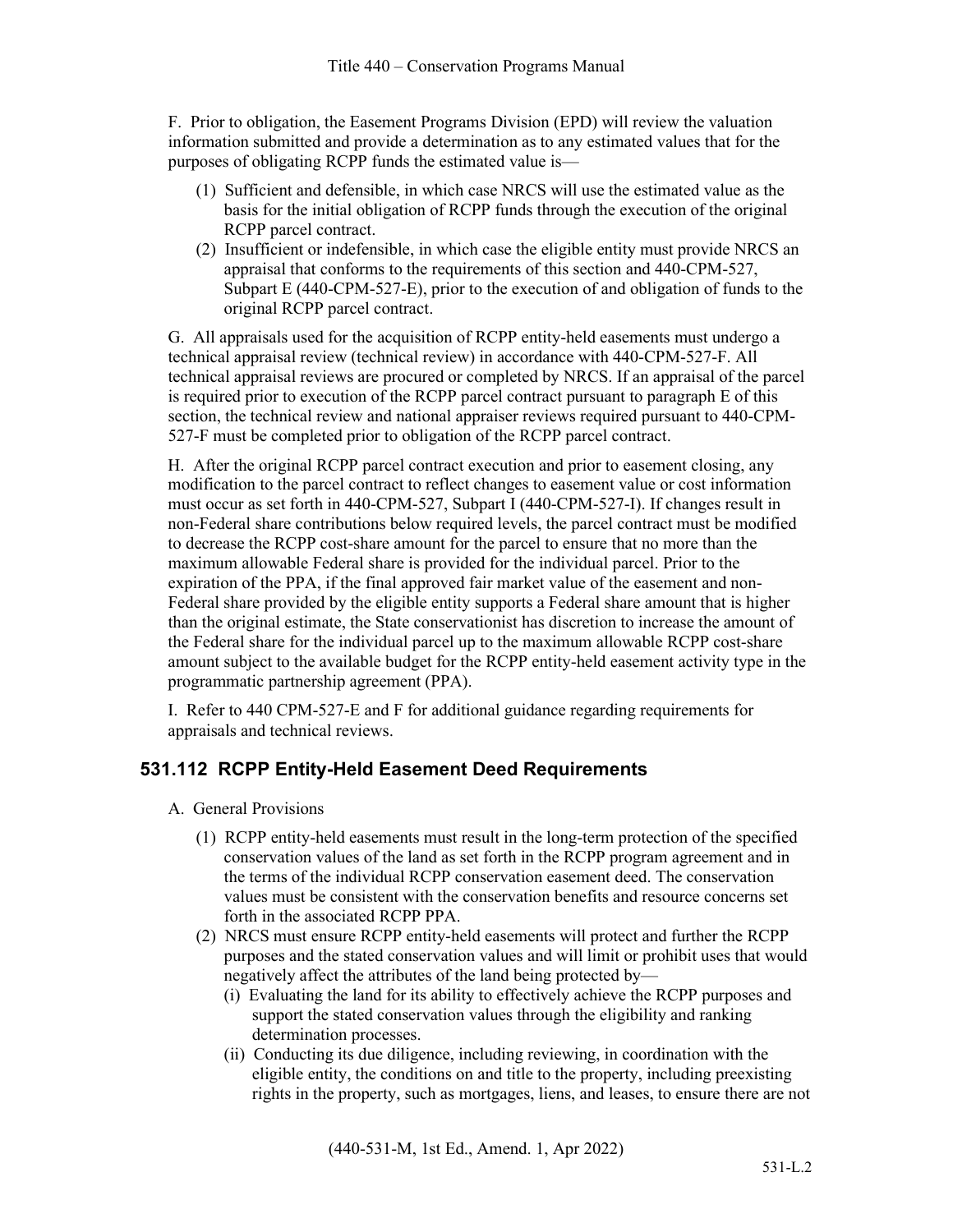onsite or offsite conditions that would preclude or interfere with the ability of the parcel to meet the RCPP entity-held easement requirements.

- (iii) Identifying the deed requirements that must be addressed and reviewing RCPP conservation easement deeds to ensure the provisions meet the RCPP entity-held easement requirements.
- (3) NRCS safeguards the public investment in land protection by requiring an eligible entity to place, monitor, and enforce appropriate prohibitions and limitations on incompatible uses in the deed terms. The eligible entity's deed terms must prohibit or limit incompatible uses that negatively affect the specified conservation values. Uses that have a negative effect are those that are incompatible with the protected land uses and those that involve a relatively irretrievable commitment of the present resources. The RCPP conservation easement deed must also prohibit or limit conversion to incompatible uses.
- (4) Easement and Rights Holders.—An eligible entity must acquire, hold, manage, monitor, and enforce the RCPP entity-held easement. The United States may hold a right of enforcement depending on the RCPP project type (i.e., alternate funding announcements (AFA) or Classic) and the terms of the PPA. All eligible entities identified as such in the parcel contract must be identified as a holder in the RCPP conservation easement deed. In addition to the identified eligible entities, the RCPP conservation easement deed may also identify the following co-holders or third-party right holders:
	- (i) Co-Holders.—An eligible entity may identify in the RCPP conservation easement deed other legal entities that will co-hold the easement with the eligible entity. A legal entity that is functioning as a co-holder (rather than an eligible entity) is subject to the following requirements and limitations:
		- Must be identified as a grantee on the RCPP conservation easement deed;
		- May not receive direct payment of the Federal share provided by NRCS;
		- Does not have to meet the requirements of being an eligible entity;
		- Is considered a beneficiary of the Federal funds;
		- Must have the Dun and Bradstreet Data Universal Numbering System (DUNS) or successor unique entity identified and a current registration in the System for Award Management (SAM) or successor system;
		- Must provide information to the Farm Service Agency (FSA) for entry into the Service Center Information Management System, or successor tool; and
		- Is required to comply with the terms of the associated RCPP program agreement and RCPP parcel contract and must acknowledge their agreement to comply with the terms therein by signing the RCPP parcel contract in their capacity as a co-holder.
	- (ii) Third-Party Right Holders.—An eligible entity may identify in the RCPP conservation easement deed a third-party right holder that has specific rights or responsibilities but is not listed as grantee. These may include, but are not limited to, appropriately qualified third parties identified in the deed as having responsibilities to monitor or enforce the easement for specific purposes (such as historic or archaeological resources), to conduct monitoring of an RCPP easement plan because they have a specific resource background (such as species monitoring or grassland monitoring), or the United States, which can possess a third-party right of enforcement on certain enrollments. A third-party right holder—
		- Does not have to be party to the RCPP program agreement or the RCPP parcel contract.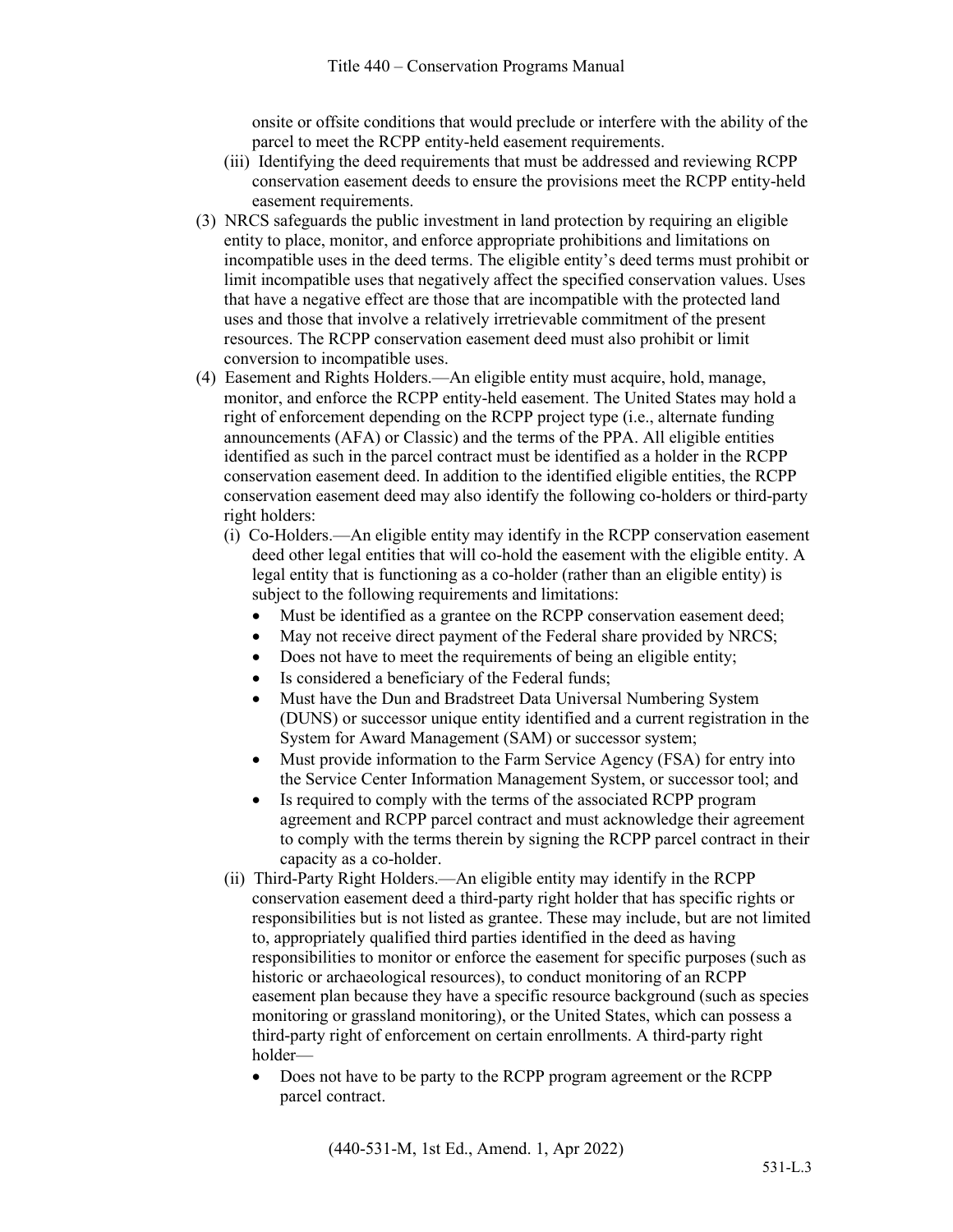- Will not receive direct payment of the Federal share provided by NRCS.
- Is not considered a beneficiary of Federal funds.
- Is not required to have a DUNS or successor unique entity identifier and be registered SAM or successor system.
- (5) The eligible entity must provide to NRCS a copy of the draft, unexecuted conservation easement deed and all exhibits, including the legal description, map or survey of the parcel, at least 90 days prior to commencing the appraisal to determine the fair market value of the easement.
- (6) When negotiating the terms of an RCPP conservation easement deed, the eligible entity and landowner should consult with their own attorneys and other technical and financial advisors as NRCS makes no representations and will not provide advice regarding the general legal or tax implications of these transactions.
- (7) Section 1265(a) of subtitle H of the Food Security Act of 1985 provides for the purchase of an easement "or other interests in eligible land." Such other interests must have the same purpose of protecting compatible uses of the land and must follow the same guidelines as the appropriate easement type as set forth in this policy and the applicable program policy. Wherever the terms RCPP entity-held easement, RCPP conservation easement deed, or derivations thereof appear, they include such other interests in eligible land. State offices must obtain prior approval from EPD director for any use of program funds towards the acquisition of other interests in land.
- B. RCPP Entity-Held Easement Minimum Deed Requirements
	- (1) The eligible entity may use its own terms and conditions for the RCPP conservation easement deed and must ensure that the deed meets the following requirements:
		- (i) The term of an RCPP conservation easement deed must be in perpetuity, except where State law prohibits a permanent easement. In such cases where State law limits the term of a conservation easement, the easement term will be for the maximum duration allowed under State law.
		- (ii) Are conveyed for the purpose of the restoration, protection, enhancement, management, maintenance, and monitoring of the "conservation values" as stated in the RCPP parcel contract.
		- (iii) Include terms that set forth the allowable uses, limitations on use, prohibitions, and specific protections at a level of restrictiveness that ensures RCPP easement will effectively protect the stated conservation values and accomplish the purposes for which the RCPP easement is being acquired.
		- (iv) Provide for the effective administration, management, and enforcement of the RCPP entity-held easement by the eligible entity or its successors and assigns and permit effective enforcement of the conservation purposes of such easements.
		- (v) Include an indemnification clause requiring the landowner to indemnify and hold harmless the United States from any liability arising from or related to the property enrolled in an RCPP entity-held easement.
		- (vi) Include clauses requiring that any changes to the RCPP conservation easement deed or easement area made after easement recordation, including any amendment to the RCPP conservation easement deed, any subordination of the terms of the easement, or any modifications, exchanges, or terminations of some or all of the easement area, must be consistent with the purposes of the RCPP entity-held easement and must be approved by the Chief of NRCS and the easement holder in accordance with 7 CFR Section 1464.32 and 7 CFR Section 1468.6 prior to recordation or else the action is null and void.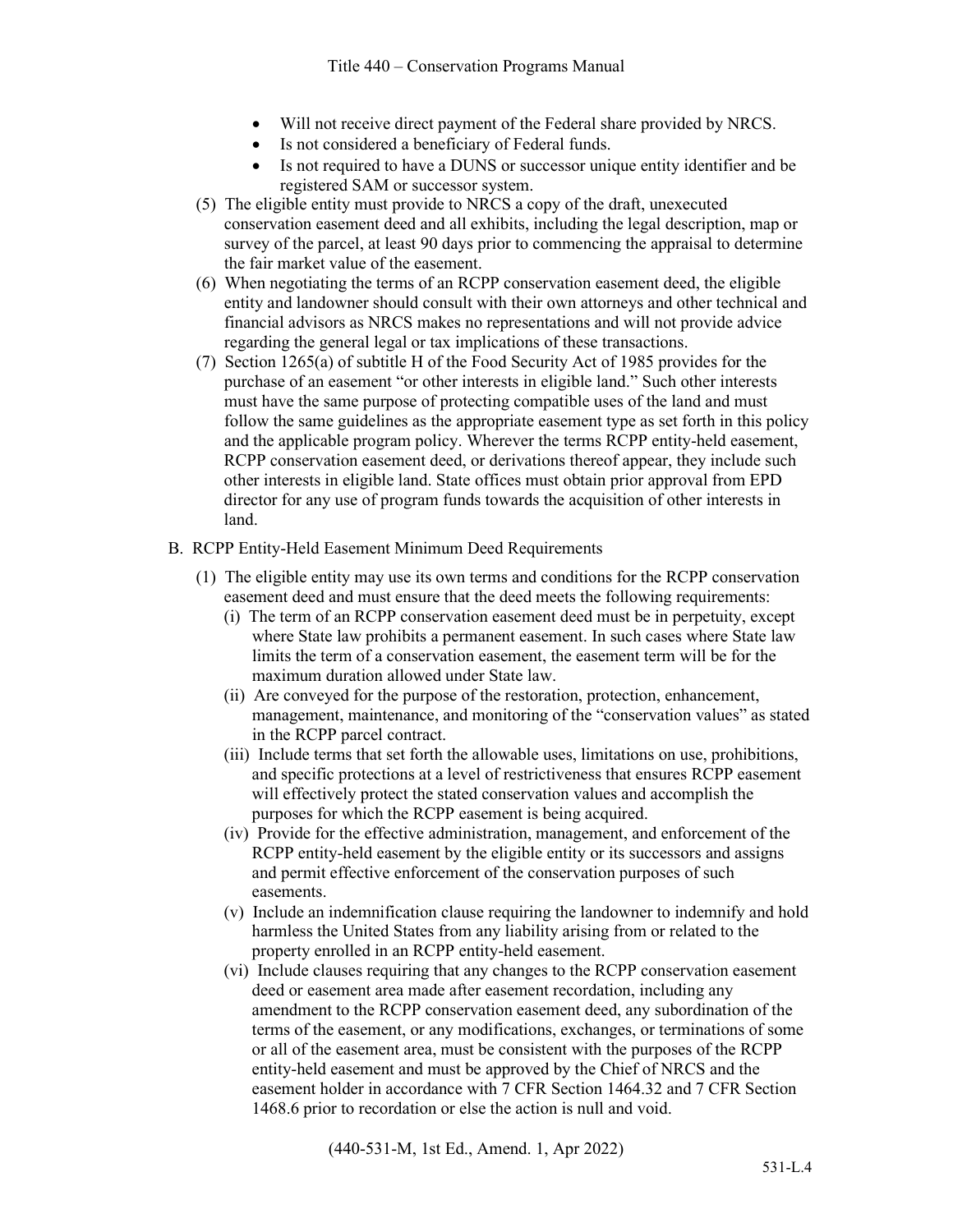- (vii) Address the disposition of the RCPP easement and the Federal share in the event the RCPP easement is ever extinguished, terminated, or condemned in whole or in part.
- (viii) Prohibit commercial and industrial activities except those activities that the eligible entity has determined are consistent with the stated conservation values.
- (ix) Include specific protections related to the purposes for which the RCPP entityheld easement is being acquired and the stated conservation values.
- (x) Include terms that set forth requirements related to the development, update, approval, and as applicable, enforcement, of the RCPP plan. For parcels with highly erodible cropland, include terms that ensure compliance with the conservation plan that will be developed and managed in accordance with the Food Security Act of 1985, as amended, and its associated regulations.
- (xi) Include any additional provisions needed to address the attributes for which a parcel was ranked and selected for funding.
- (xii) Prohibit subdivision of the property subject to the RCPP entity-held easement.

For RCPP entity-held easements where the protection of the agricultural use is one of the stated conservation values, the deed terms may provide for the limited subdivision of the property where—

- State or local regulations explicitly require subdivision to construct residences for employees working on the property for agricultural purposes; or
- The subdivision is required to protect the conservation values and that any new owners of the subdivided parcels intend to use such parcels for such purposes, and the eligible entity determines that the parcels resulting from the subdivision of the easement property will protect the stated conservation values.
- (xiii) Prohibit subsurface mineral development, including oil and gas, unless the terms of the deed specify that any subsurface mineral development allowed by the eligible entity on the easement area must—
	- Be conducted in accordance with applicable State law;
	- Have a limited and localized impact;
	- Not harm the conservation values of the land subject to the RCPP entity-held easement;
	- Not materially alter or affect the existing topography;
	- Comply with a subsurface mineral development plan that includes a plan for the remediation of impacts to the conservation values of the land subject to the easement and is approved by the eligible entity prior to the initiation of mineral development activity;
	- Not be accomplished by any surface mining method;
	- Be within the impervious surface limits of the easement;
	- Use practices and technologies that minimize the duration and intensity of impacts to the conservation values of the land subject to the easement; and
	- Ensure that each area impacted by the subsurface mineral development are reclaimed and restored by the holder of the mineral rights at cessation of operation.
- (xiv) Prohibit or limit impervious surfaces to two percent of the easement area, excluding NRCS-approved conservation practices. For RCPP easements where the protection of the agricultural use is one of the stated conservation values, NRCS or, as applicable, the eligible entity may, allow up to 10 percent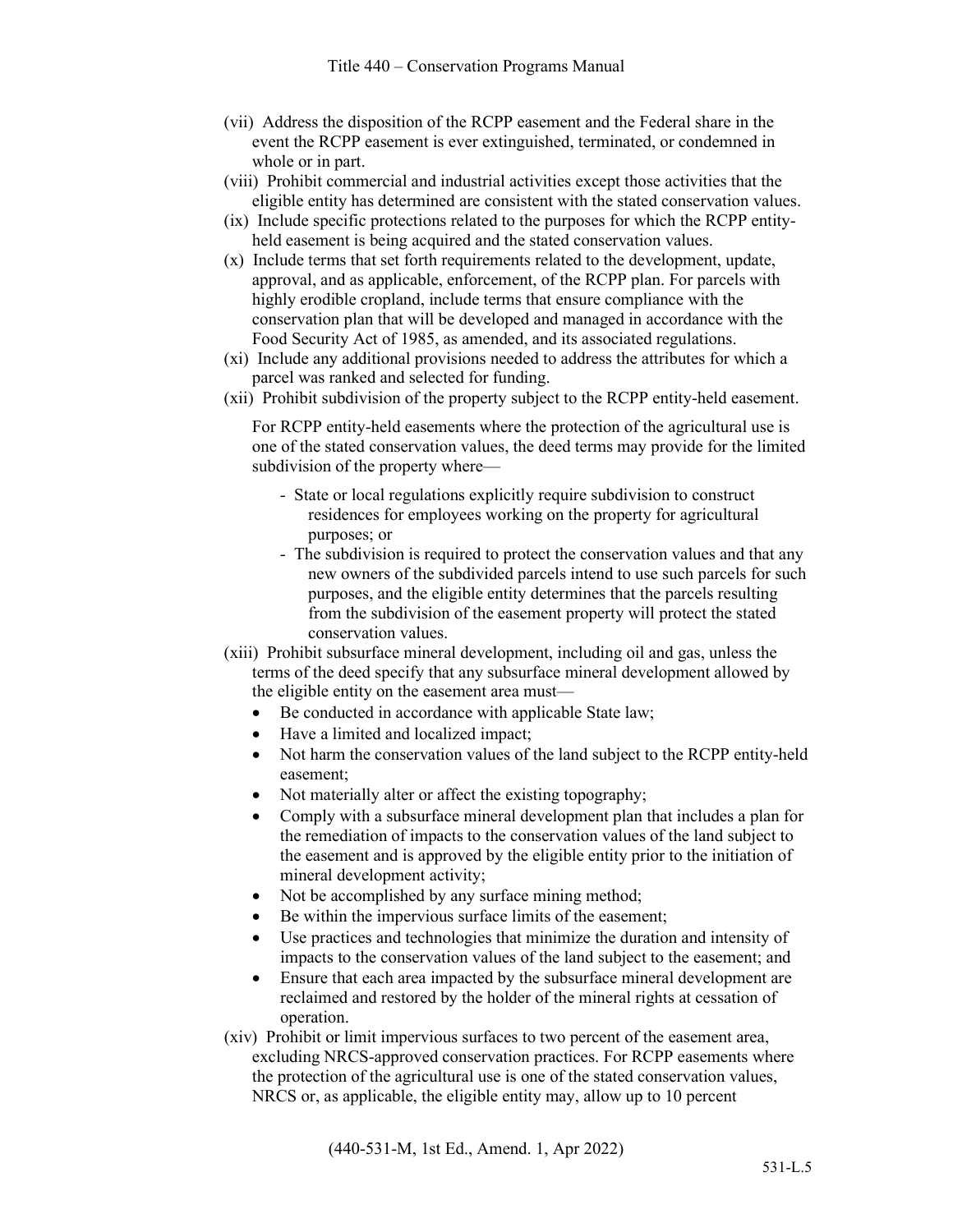impervious surface on the easement area if such allowance will not have a detrimental impact on the stated conservation values and the purposes for which the easement is being acquired, following established processes.

- (xv) Include terms, if required by the eligible entity, that identify an intent to keep the land subject to the RCPP entity-held easement under ownership of a farmer or rancher.
- (xvi) For RCPP entity-held easements in which the United States will hold a right of enforcement, include the U.S. right of enforcement clause as set forth in the appropriate version of the RCPP minimum deed terms addendum.
- (xvii) The eligible entity must attach or incorporate the RCPP minimum deed terms described in section 531.112C below to the conservation easement deed; provided, however, that RCPP entity-held easements acquired pursuant to an AFA PPA may elect to address the minimum deed requirements set forth in this section and as attached to the RCPP program agreement in its conservation easement deed in lieu of attaching or incorporating an RCPP minimum deed terms addendum. Additionally, RCPP entity-held easements funded under an AFA PPA must not include a United States right of enforcement.
- (2) NRCS reserves the right to require additional specific language or require removal of language in the RCPP conservation easement deed to ensure the enforceability of the easement deed, protect any interests in the RCPP easement the United States has acquired, or to otherwise ensure RCPP program purposes will be met.
- C. RCPP Entity-Held Easement Minimum Deed Terms
	- (1) NRCS has made available the following three sets of RCPP minimum deed terms which establish the level of restrictiveness of the easement by identifying the easement purposes, the allowable uses, the limitations on use, and prohibitions. Each set of the below-listed RCPP minimum deed terms addendums has two versions: one that includes a right of enforcement for the United States and related provisions and one that does not include such terms. See subpart U, exhibit 531.206B, of this manual for the RCPP minimum deed term addendums listed below.
		- (i) RCPP Minimum Deed Terms for Agricultural Use (Minimally Restrictive Level)
		- (ii) RCPP Minimum Deed Terms for Conservation Use with Compatible Agricultural Uses (Moderately Restrictive Level)
		- (iii) RCPP Minimum Deed Terms for Uses Limited for Protection of Conservation Values (Highly Restrictive Level)
	- (2) Each individual RCPP entity-held easement must use the appropriate RCPP minimum deed terms addendum based the level of restrictiveness that is most appropriate to achieve the identified RCPP project purposes and protect the stated conservation values on the parcel. Selection of the appropriate RCPP minimum deed terms addendum is a foundational component of the RCPP parcel application, evaluation, ranking, and easement valuation. The "RCPP Entity-held easement - Minimum Deed Terms comparison" chart can be used as a guide to assist in selecting the appropriate minimum deed terms addendum. See subpart U, exhibit 531.206B of this manual.
	- (3) The RCPP minimum deed terms addendum that will be used for an individual parcel must be identified and agreed-to in the individual RCPP parcel contract.
	- (4) The RCPP minimum deed terms addendum must be used in its entirety and must be either executed and attached as an exhibit to the conservation easement deed or incorporated into the body of the conservation easement deed. The eligible entity's own terms and conditions in the conservation easement deed may not alter or defeat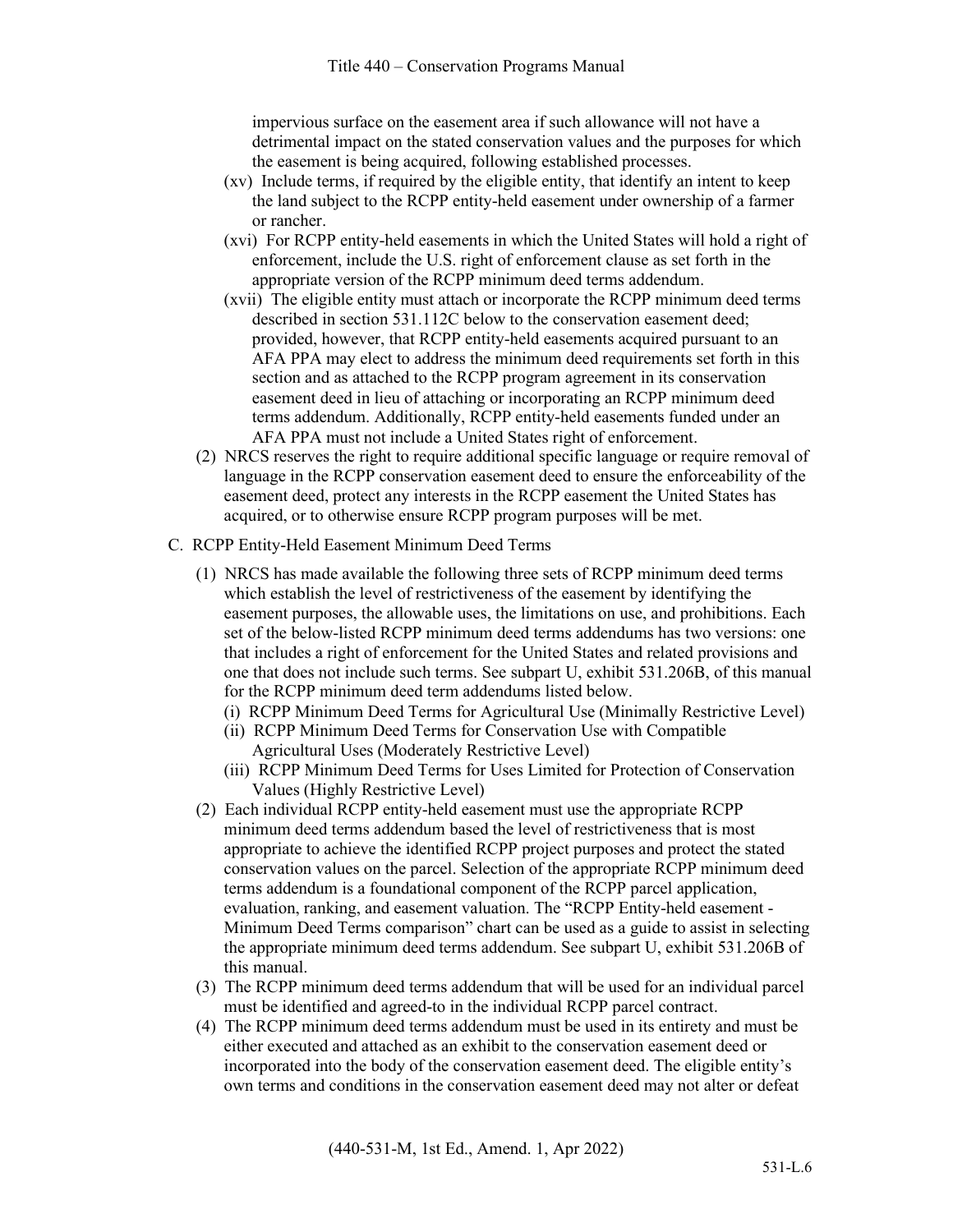the intent, purpose, or effective enforcement of the RCPP minimum deed terms or the RCPP program purposes.

- (5) The RCPP minimum deed terms addendum, whether attached as an exhibit to the conservation easement deed or incorporated into the body of the conservation easement deed, must not be modified except for appropriate formatting changes, selecting options, removing instructional provisions, and substituting, as needed, the defined terms for the RCPP conservation easement deed, baseline documentation report, property, and the parties.
- (6) The RCPP program agreement contains additional instructions regarding the RCPP minimum deed terms that must be followed, including the requirement to include specific language in the body of the conservation easement deed itself which differs depending on whether the RCPP minimum deed terms are attached as an exhibit to the conservation easement deed or incorporated into the body of the conservation easement deed.
- D. Impervious Surface
	- (1) Impervious surfaces will not exceed two percent of the easement area, excluding NRCS-approved conservation practices. Impervious surfaces are defined as material that does not allow water to percolate into the soil on the parcel; this includes, but is not limited to, buildings with or without flooring, paved areas, and any other surfaces that are covered by asphalt, concrete, or roofs. This limitation does not include public roads or other roads owned and controlled by parties with rights superior to the RCPP entity-held easement.
	- (2) For RCPP entity-held easements that utilize the minimally restrictive RCPP minimum deed terms and AFA-funded RCPP entity-held easements for which the purpose is to protect the agricultural use of the land, the State conservationist in accordance with the same requirements and procedures set forth in 440-CPM-528-G-528.60(F) may authorize a waiver of the two-percent impervious surface limitation on an individual easement basis, provided that no more than ten percent of the easement area is covered by impervious surfaces. For all other RCPP entity-held easements, the two-percent impervious surface limitation will not be waived.
- E. Building Envelopes
	- (1) An RCPP entity-held easement may include one or more building envelopes.
		- (i) Building envelope.—An area within which the structures on the easement property are located and within which building may occur. Building envelopes are also known as farmstead complexes or farmstead areas.
		- (ii) Building envelope limitations and requirements are identified in the conservation easement deed. On easements upon which additional structures may be built after the easement is acquired, the building envelope must be large enough for that construction, the movement of vehicles and farm equipment on impervious surfaces around the structures, and the management of runoff without erosion or flooding. All impervious surfaces within all the building envelopes must be within the impervious surface limitation for the parcel.
		- (iii) Building envelopes must be reasonable in size, number, and location, such that they are able to accommodate all existing buildings and structures and future construction, as appropriate, except for certain agricultural structures and utilities, as applicable, while not being so large, numerous, or situated in a manner that may interfere with the agricultural operations or conservation values of the parcel.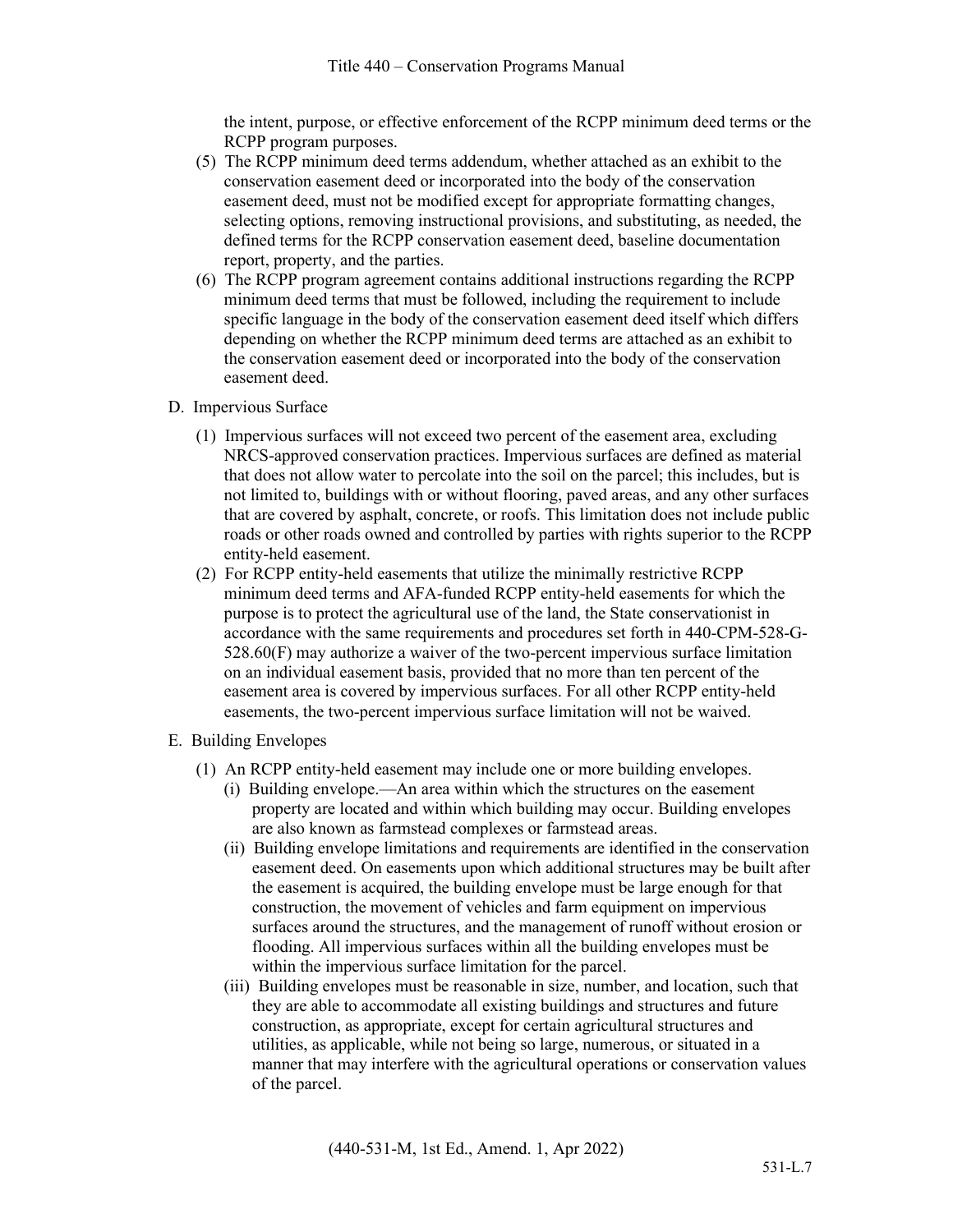- (iv) If the easement will contain building envelopes, then the number, total acres, boundaries, and locations of existing and any future building envelopes must be identified and addressed in the RCPP conservation easement deed under either a fixed or floating option:
- (v) Fixed option.—All building envelopes are identified and agreed upon prior to closing. The deed terms identify the number and total acres of the building envelopes and the boundaries and locations of the building envelopes are identified in an exhibit attached to and recorded with the easement deed; or
- (vi) Floating option.—The deed terms will identify the number and total acres of the building envelopes but allow the boundaries and locations of such building envelopes to be determined after the easement has closed with the prior written approval of the eligible entity and the Chief of NRCS. After approval, the easement deed must be amended to add an exhibit which identifies the approved boundaries and location of the building envelopes.
- (2) The conservation easement deed may allow for adjustments to the boundaries and location of building envelopes with prior written approval of the eligible entity and for RCPP easements in which the United States has a right of enforcement, the Chief of NRCS. After approval of such an adjustment, the conservation easement deed must be amended to add an exhibit which identifies the approved boundaries and locations of the building envelopes. However, the number and total acres of the building envelopes may not be increased after the easement has closed.
- (3) If there are no existing structures on the easement area and the construction of new structures on the easement area will be prohibited, the eligible entity must provide to NRCS a statement that the easement will have no building envelope and must address this prohibition in the conservation easement deed.
- (4) For each parcel that will contain one or more building envelopes, the eligible entity must identify the number and total acres of the building envelopes in the conservation easement deed. Additionally, if the fixed option is selected, the eligible entity must also prepare and provide to NRCS a map of the location and boundaries of such building envelopes. The eligible entity must provide this information to NRCS at the time the draft deed is submitted to NRCS for review in accordance with section 531.113 below.
- (5) NRCS approval of the location of future building envelopes under the floating option, or any adjustments to building envelopes after easement closing for those with a U.S. right of enforcement, will be conditioned on locating and sizing the building envelope to the greatest extent possible:
	- (i) To provide equal or greater protection of the conservation values.
	- (ii) Near existing roadways.
	- (iii) Near existing buildings, structures, and other approved building envelopes.
	- (iv) RCPP entity-held easements acquired under an AFA, where the construction of buildings is consistent with conservation values and that do not elect to attach or incorporate the RCPP minimum deed terms language may include building envelope language similar to that set forth in the RCPP minimum deed terms.
- F. Subdivision
	- (1) The eligible entity must address the potential for future subdivision in each easement deed by including provisions to prohibit subdivision of the easement area entirely or limit the subdivision of the easement area.
	- (2) In general, the conservation easement deed should prohibit future subdivision of the protected property. If the landowner intends to subdivide a parcel in the future, individual applications should be submitted for the individual intended subdivided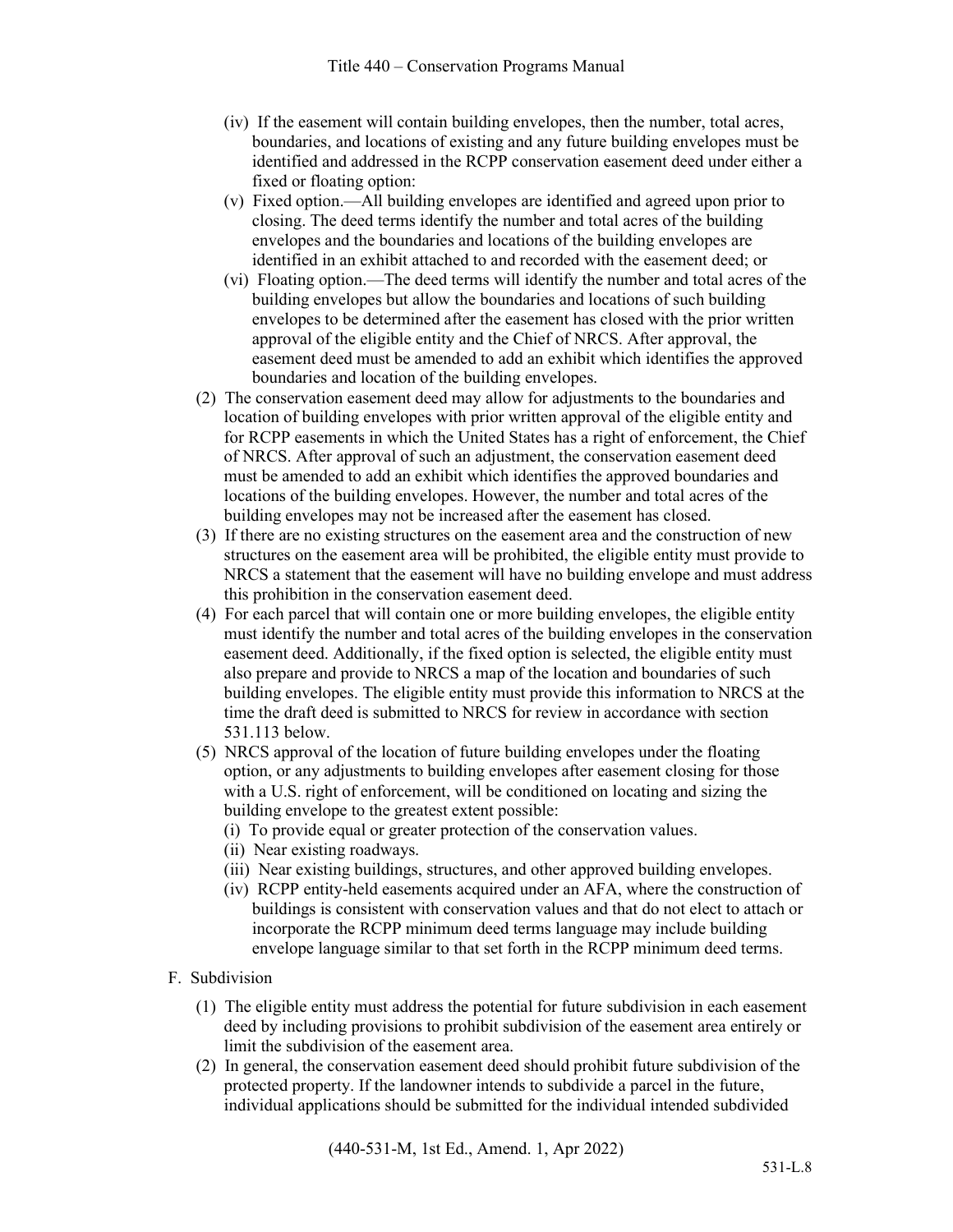parcels and ranking conducted on the individual applications. If the smaller parcels are individually eligible and rank high enough to be selected for funding, separate easements may be purchased on the individual parcels.

- (3) If the eligible entity includes provisions to prohibit subdivision of the easement area entirely, the provision may include an exception to address State or local regulations that explicitly require subdivision to construct residences for employees working on the easement area. However, such an exception is not appropriate in RCPP conservation easement deeds where no employees will be working within the easement area due to the nature of the restrictions in the easement deed itself.
- (4) If the eligible entity instead of prohibiting future subdivision of the property wants to provide for the future subdivision of the property then the conservation easement deed must identify the maximum number of future parcels, the terms required for the future conveyance of approved parcels, and identify the boundaries of the proposed subdivisions as follows:
	- (i) If Identified Prior to Closing.—Prior to closing, the eligible entity must provide NRCS a map of the proposed subdivision of the property. The individual parcels resulting from the proposed subdivision of the property must each meet the applicable program land eligibility requirements and program purposes, as determined by NRCS. Both the approved number and boundaries of the proposed subdivided parcels as approved by the State conservationist prior to closing must be identified in the easement deed. No further NRCS review is required at the time of future conveyance of the parcels as identified in the deed.
	- (ii) If Identified After Closing.—Where the United States has a right of enforcement, the eligible entity must submit a request to NRCS for approval prior to authorizing a subdivision. Where the United States does not have a right of enforcement, review and approval of future requested subdivision is the sole responsibility of the eligible entity. The eligible entity must certify that the requested subdivision is required to protect the conservation values of the parcels. The eligible entity, and where applicable, the State conservationist, must determine that—
		- The requested subdivision is required to protect the conservation values stated in the RCPP conservation easement deed and that any new owners of the subdivided parcels intend to use such parcels for such purposes.
		- The resulting parcels will protect the conservation values stated in the RCPP conservation easement deed.
- G. Surface and Subsurface Mineral Exploration and Extraction

The conservation easement deed must prohibit exploration and extraction of surface and subsurface minerals except to the extent the eligible entity elects to include the optional provisions for such exploration and extraction as specifically set forth in the selected RCPP minimum deed terms addendum or for RCPP entity-held easements under an AFA PPA pursuant to the RCPP minimum deed requirements as identified in paragraph B above and attached to the RCPP program agreement.

- H. RCPP Entity-Held Easement Deed Recording and Signature
	- (1) The conservation easement deed must meet the requirements of the State and county or municipal recording statutes where the easement deed will be recorded.
	- (2) The holder of the easement must accept the easement deed. Acceptance is indicated by an authorized official of the holder signing the easement deed.
	- (3) The United States is not a grantee but holds certain limited rights in the easement when the United States acquires a right of enforcement. Acceptance by the holder of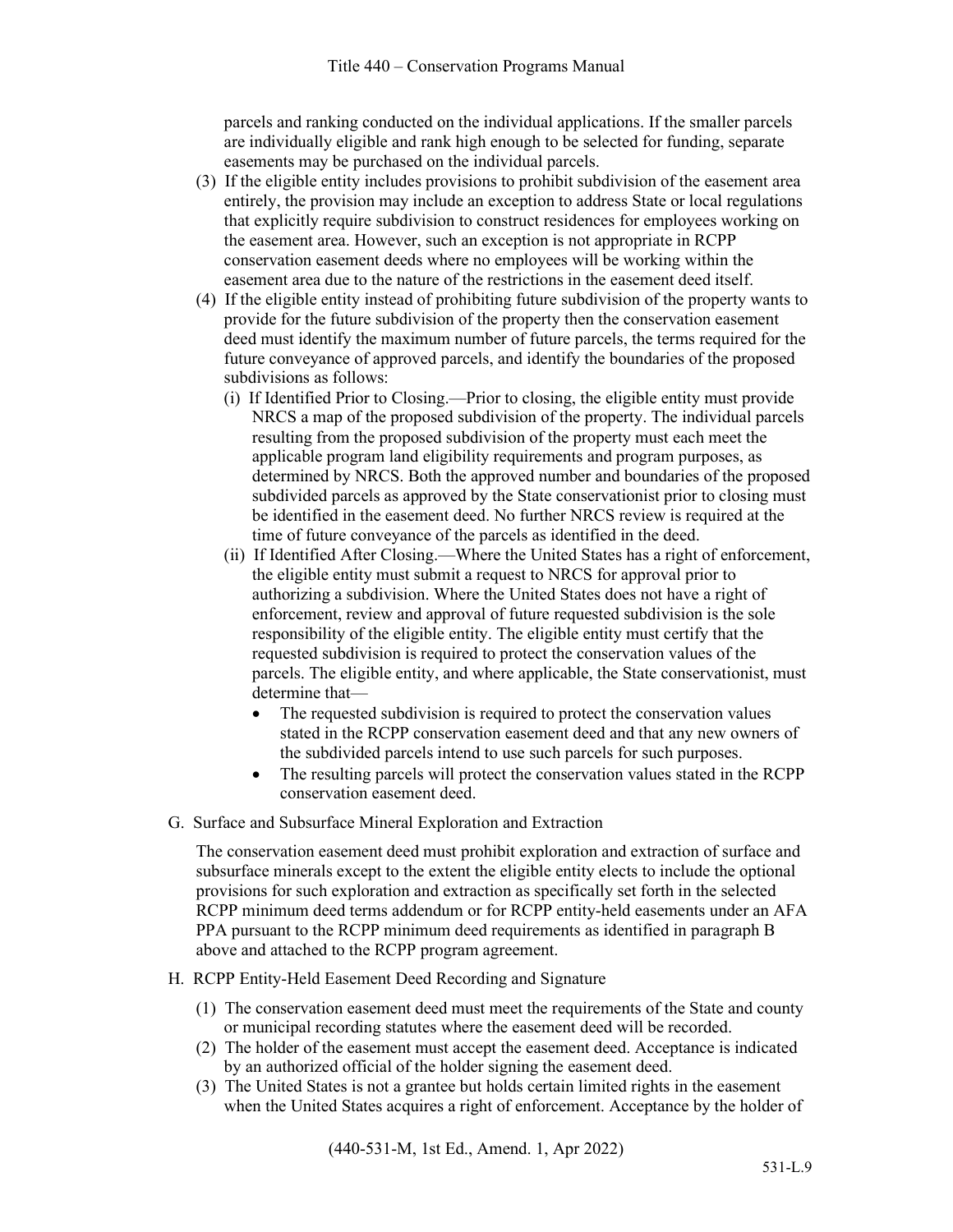the easement will give rise to the rights of the United States set forth in its right of enforcement in the easement.

- (4) The United States is not required to sign the conservation easement deed to give rise to the U.S. right of enforcement. No representative of USDA will sign the conservation easement deed or other acceptance document unless signature by a third-party right-of-enforcement holder is required by State law and such requirement has been verified by the USDA Office of General Counsel. If State law requires such acceptance, States must obtain EPD review and approval of the acceptance document prior to closing and the acceptance document may only be signed by the State conservationist and cannot be delegated.
- (5) Signatures on the conservation easement deed must not be obtained until the final draft of the easement deed is approved by NRCS in accordance with section 531.113 below, and the eligible entity receives authorization from NRCS to proceed with closing.
- I. Survey Requirements
	- (1) The legal description of the RCPP easement must conform to the description set forth in the title records. Legal descriptions or surveys of the boundary of the RCPP easement area and the appropriate record book and page, as well as the tax parcel number where required, must be referenced in the conservation easement deed.
	- (2) The legal description of the RCPP easement must comply with the survey standards in the State in which the easement is located. Both existing and new legal descriptions must close to within the tolerances set by the State survey standards. NRCS has no separate easement boundary or survey standards or requirements for RCPP entity-held easements.
	- (3) The eligible entity must obtain a new boundary survey and legal description to State survey standards if any of the following apply:
		- (i) The legal description of the RCPP easement area is different from the current legal descriptions of record, unless NRCS determines the current legal description is adequate for RCPP purposes.
		- (ii) NRCS determines the current legal description that would be relied upon for the RCPP easement is not accurate.
		- (iii) The RCPP funds are being used to protect less than the entire area protected by a larger conservation easement and the current legal description does not match the RCPP easement portion.
		- (iv) The State conservationist has for their State established conditions under which a new or updated survey or legal description is required.
- J. Baseline Documentation Report
	- (1) The eligible entity must prepare a baseline documentation report documenting the condition of each RCPP entity-held easement as of the time the easement is acquired. The eligible entity must provide NRCS a draft baseline documentation report at least 90 days before the planned closing date of the RCPP easement.
	- (2) The baseline documentation report must contain maps, and full descriptions, and pictures of all the features of the parcel, including but not limited to—
		- (i) Parcel location.
		- (ii) Land use, land cover, and its condition, including, as applicable, but not limited to—
			- Wetland, floodplain, riparian, and other natural areas.
			- Crops and crop rotations.
			- Condition of grassland, pasture, rangeland, hay land, or forestland.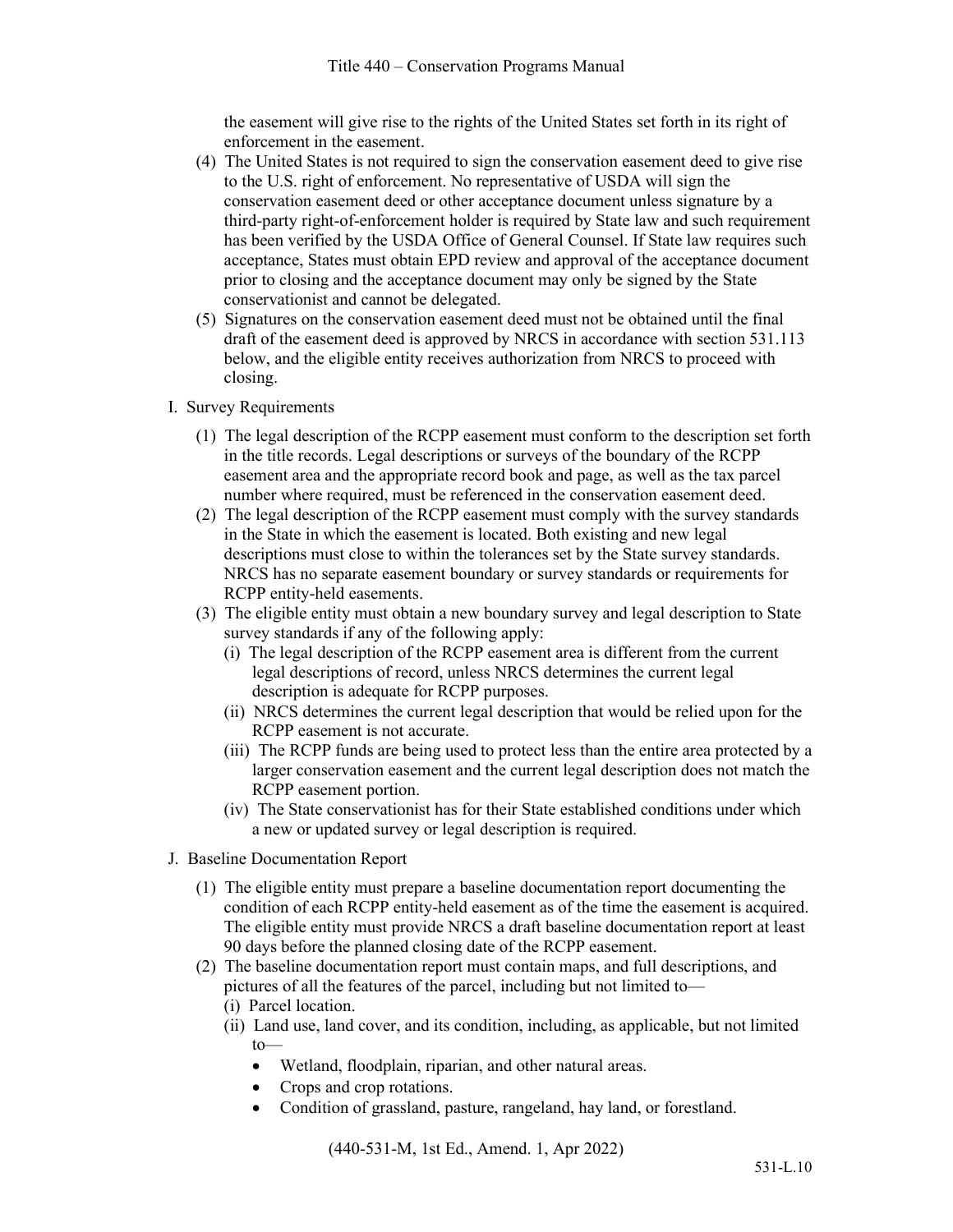- Animal inventories, where animals are present for all or part of the year or will be present.
- (iii) All existing physical structures, infrastructure, and improvements, including but not limited to utility lines, barns, sheds, corrals, fences, ponds, watering facilities, waste storage facilities, and roads.
- (iv) Irrigation rights and volume of irrigation water rights to be retained for the easement, as applicable and if needed for the protection of the conservation values.
- (v) Any problem areas (e.g., soil erosion, concentrated livestock areas, spills).
- (vi) Any special features, resource concerns, or conservation values for which the parcel is being protected.
- (vii) Any critical nesting habitat and the associated nesting seasons for grasslanddependent birds whose populations are in significant decline, as applicable or required by enrollment type.
- (3) The final baseline documentation report must be signed by the eligible entity and all landowners before or at easement closing. NRCS will not sign the baseline documentation report.

# **531.113 RCPP Entity-Held Easement Deed Review**

A. All RCPP conservation easement deeds must be reviewed and approved by NRCS. Unless otherwise specified, the draft deed must be approved by EPD prior to commencement of the appraisal (preappraisal deed review). If there are any changes made to the deed language after the preappraisal deed review, then the final deed must be reviewed and approved by EPD prior to closing or issuing payment of the RCPP funds (preclosing, prepayment deed review).

B. Upon receipt of the draft RCPP conservation easement deed, the State or EPD Easement Acquisitions Branch (EAB) must upload the draft deed and exhibits along with any available preliminary title report materials to the Deed Review Tool (DRT) or successor tool to initiate the preappraisal EPD deed review. Additionally, the EPD reviewers must have access and refer to the associated PPA, RCPP program agreement, and RCPP parcel contract details.

C. EPD will review each deed for compliance with the requirements set forth in the RCPP program agreement, the individual parcel contract, and section 531.112 above, including that that the conservation values and associated terms in the draft deed are consistent with the RCPP program agreement and RCPP parcel contract and as applicable, that the appropriate RCPP minimum deed terms addendum has been selected. EPD will notify the State, EAB, or eligible entity as appropriate if issues are identified that must be resolved prior to approval.

D. Upon receipt of written approval of the draft RCPP conservation easement deed by EPD, the State or EAB may notify the eligible entity that they can commence the appraisal of the easement.

E. Prior to closing or issuing payment of RCPP funds for an RCPP entity-held easement the final RCPP conservation easement deed must be reviewed and approved by EPD if any changes have been made to the RCPP conservation easement deed after the preappraisal EPD deed review. The State or EAB must conduct an initial review to determine that there have been no changes from the deed approved by EPD prior to the appraisal. If changes have been made, the State or EAB must upload their findings along with the following documents to the DRT (or successor tool):

- (1) Final RCPP conservation easement deed,
- (2) Title commitment for the easement parcel,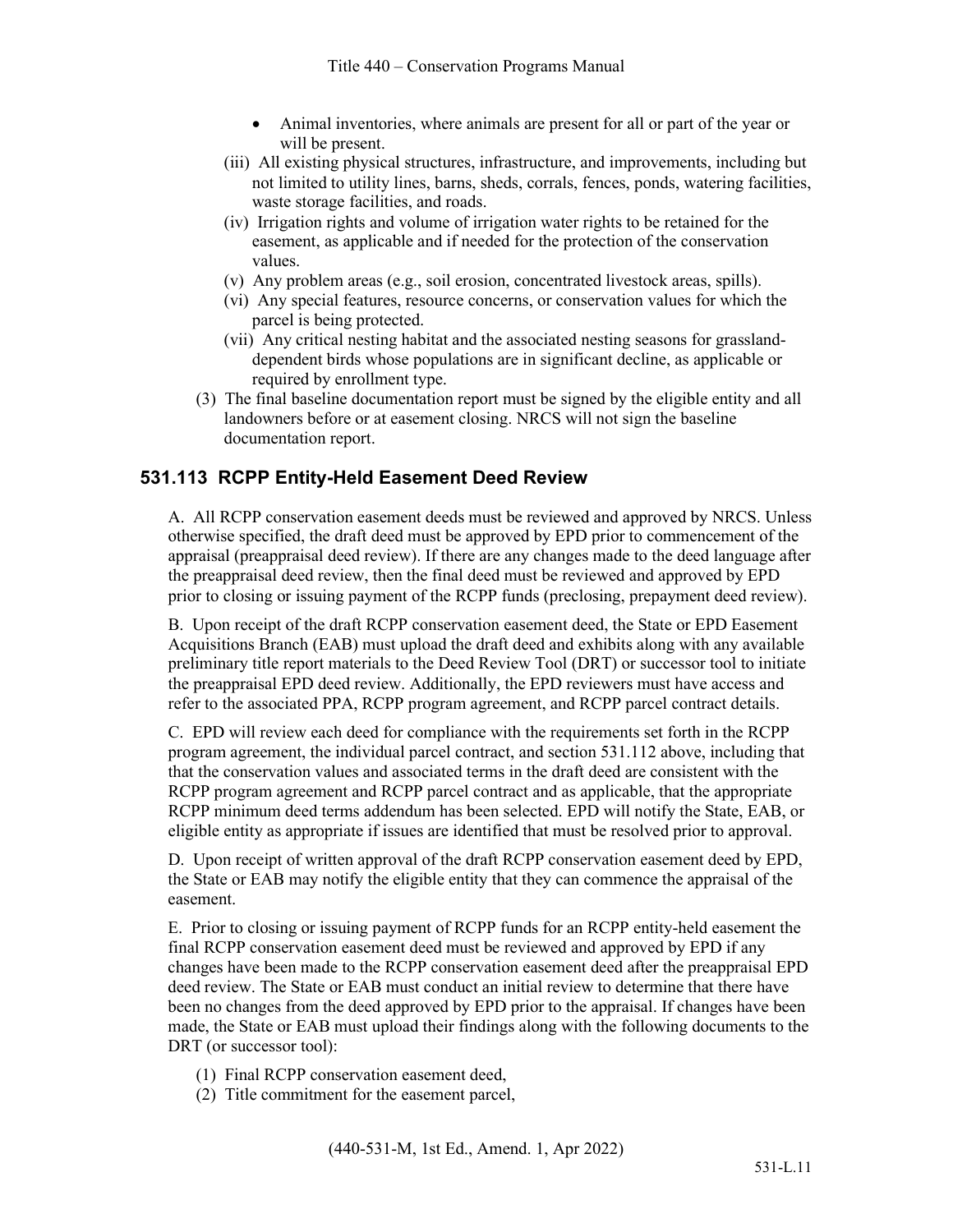- (3) Eligible entity title review, and
- (4) Underlying documents to the title exceptions, if requested.

F. If the RCPP conservation easement deed is substantively changed after the appraisal is completed, and those changes could potentially impact the fair market value of the easement, NRCS may require the eligible entity to obtain a new or supplemental appraisal based on the revised RCPP conservation easement deed (see 440-CPM-527-E for more information on requirements for changes to appraisals).

G. NRCS may conduct quality assurance reviews on closed RCPP conservation easement deeds. If the recorded RCPP conservation easement deeds contain modifications to the EPDapproved RCPP conservation easement deed, NRCS may require the deeds to be remedied and may terminate the RCPP program agreement.

#### **531.114 Environmental Due Diligence and Title Requirements**

A. States must follow the guidance set forth in 440-CPM-527-H to obtain and complete all necessary preobligation and preclosing reviews of environmental due diligence and title, including reviewing the physical and legal routes of access to the proposed RCPP easement.

B. Eligible entities must obtain a final title policy for all closed RCPP entity-held easements in conformance with the requirements set forth in 440-CPM-527-H.

#### **531.115 RCPP Easement Plan**

A. An RCPP easement plan is required for all RCPP entity-held easements that are highly restrictive or moderately restrictive (and must be developed as required or agreed-to for RCPP easements that are minimally restrictive). A highly erodible land (HEL) conservation plan is required for any portion of any RCPP easement that contains highly erodible cropland. Prior to easement closing and again upon subsequent revision after easement closing—

- (1) Each RCPP easement plan must be signed by the landowner and the eligible entity; and
- (2) All HEL plans and RCPP easement plans for highly and moderately restrictive RCPP easements must also be reviewed, approved, and signed by NRCS.

B. The components to be included in the RCPP plan and the party responsible to develop each component will be identified on the RCPP parcel contract. Except for an HEL conservation plan, which must be developed by NRCS or an NRCS-certified planner, the eligible entity may develop the RCPP plan itself, may hire at their own expense a qualified third party, or may request NRCS develop the plan as follows:

- (1) NRCS development of the RCPP plan is at no cost to the eligible entity; however, NRCS will use available PPA technical assistance funds for staff time on RCPP plan development. NRCS development of the RCPP plan will occur as follows:
	- (i) If NRCS develops any part of the RCPP plan, it will be done in consultation with the eligible entity and the landowner and in accordance with Title 180, National Planning Procedures Handbook (NPPH), Part 600, and the NRCS Field Office Technical Guide (FOTG).
	- (ii) As part of the NRCS planning process, NRCS will complete the environmental evaluation (Form NRCS-CPA-52, "Environmental Evaluation Worksheet") and the associated documentation needed to comply with National Environmental Policy Act requirements.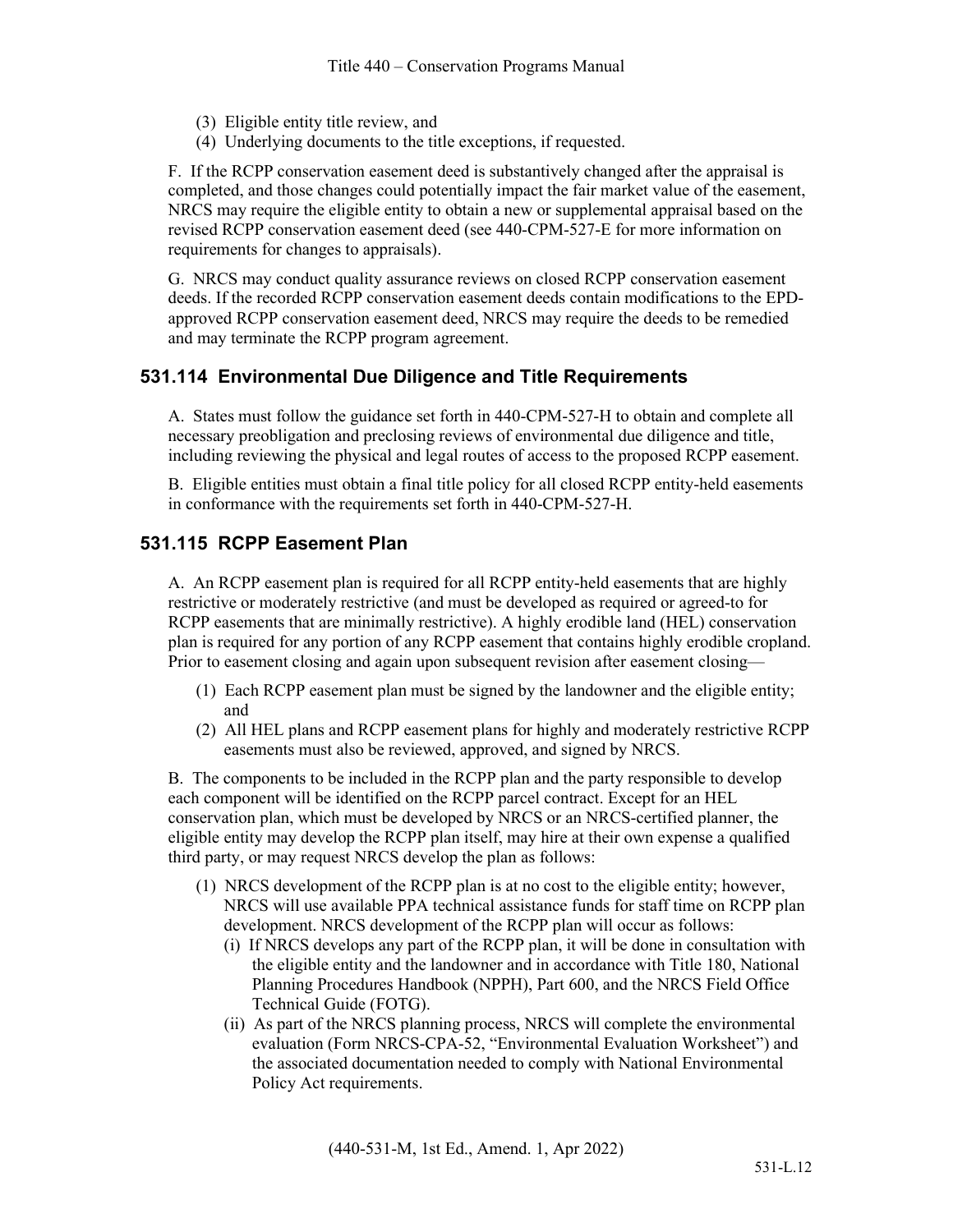- (iii) State conservationists must work with the eligible entity to ensure NRCS planning assistance is requested and occurs with sufficient time to allow NRCS to complete the RCPP plan and the associated environmental evaluations and for the eligible entity and landowner to review and sign the RCPP plan prior to easement closing.
- (iv) The RCPP plan does not have to be a resource management system (RMS)-level plan (i.e., progressive planning). The landowner or eligible entity may request an RMS-level plan. An RMS-level plan may be required as a condition of funding if the parcel was ranked and selected or identified as a project of special significance.
- (2) If the eligible entity or a third party selected by the eligible entity develops the RCPP easement plan it is at the eligible entity's own expense. NRCS review and approval of an entity-developed RCPP plan is based on a determination that the RCPP plan meets the RCPP program requirements outlined in this section and as follows:
	- (i) Use of NRCS planning procedures at 180-NPPH-600 and NRCS FOTG is recommended but not required.
	- (ii) An environmental evaluation form (NRCS-CPA-52) is not required for an entitydeveloped RCPP plan.
	- (iii) The RCPP plan and any component plans must be submitted to NRCS with sufficient time to allow for NRCS review and approval as needed, and at a minimum at least 90 days, prior to the planned easement closing date.

**Note:** NRCS may provide direct conservation technical assistance (CTA) as requested by landowners and based on State CTA planning allocations and priorities. Except for HEL conservation plans, any plans developed for landowners by NRCS using CTA are separate from RCPP plans, will be developed in accordance with NRCS planning procedures, and may not be used to satisfy the requirement for the development of an RCPP plan.

- (3) The RCPP plan is a living document that may be adjusted as ownership or landowner operations or objectives change and is intended to provide flexibility for management of the land within the purposes and conservation values of the easement over the term of the easement. All revisions and updates to the RCPP plan must be approved by the landowner, the eligible entity, and, as applicable, NRCS.
- (4) The eligible entity is responsible to ensure compliance with any required provisions of the RCPP plan as set forth in the terms of the conservation easement deed.
- (5) At a minimum, the RCPP plan must—
	- (i) Describe the conservation values and identify natural resource concerns on the parcel.
	- (ii) Describe the conservation activities, measures, practices, and land uses that may be implemented to restore, protect, enhance, maintain, manage, and monitor the conservation values; address the identified resource concerns; and promote the long-term viability of the land to meet the purposes of the RCPP entity-held easement. The RCPP plan may incorporate or refer to the information from the baseline documentation reports or other plans, as appropriate.
	- (iii) Identify, as applicable, permissible and prohibited activities and any associated restoration plans. For example, if an RCPP conservation easement deed specifies that the location of the building envelope may be adjusted if it does not adversely affect the conservation values, the RCPP plan should describe the conservation values and how they may be impacted by construction of structures. Not every RCPP plan will need to specify additional or specific criteria for deed terms; whether such criteria are required should be determined by the eligible entity, in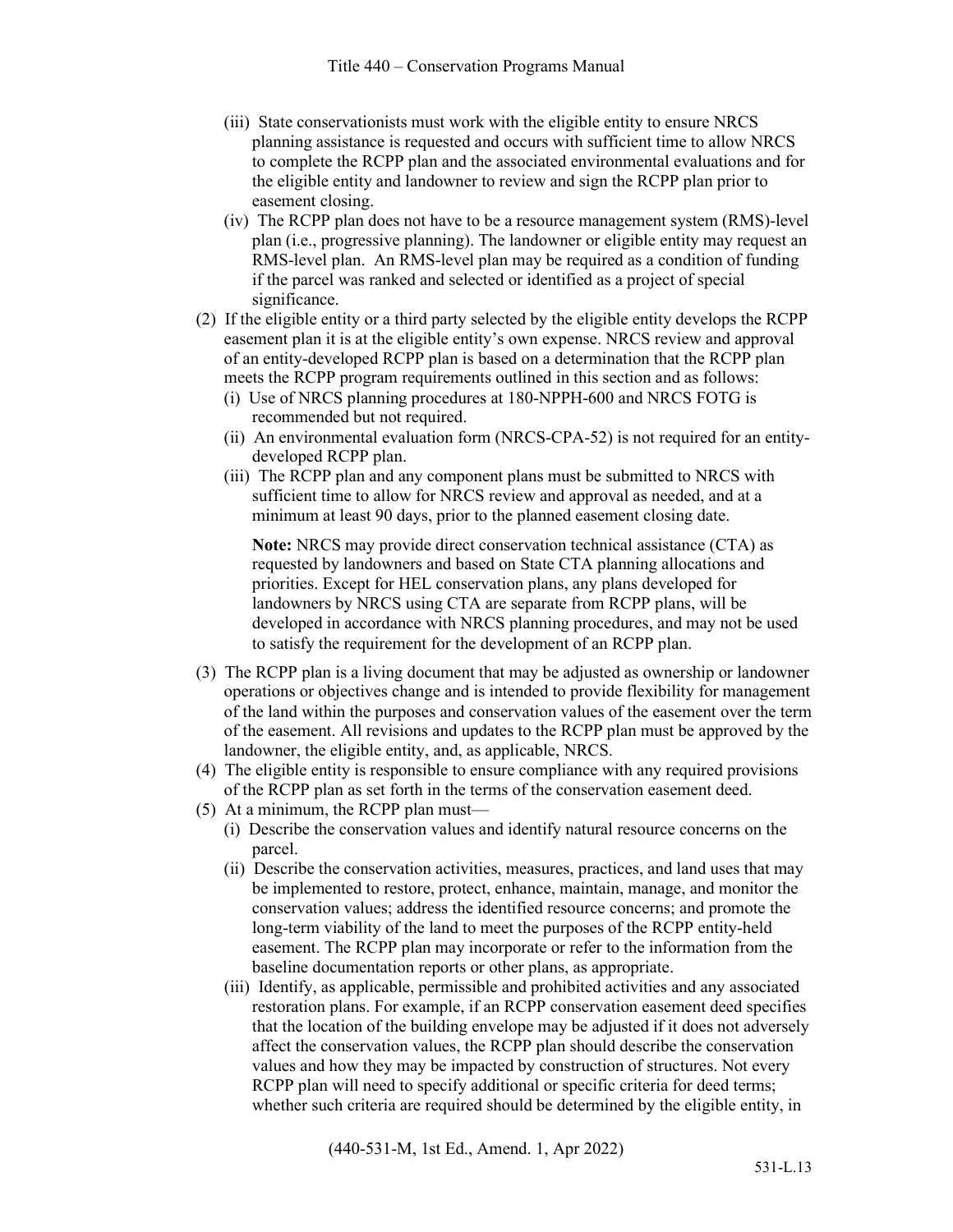consultation with NRCS, based on the conservation values present on the property and the clarity of the deed restrictions.

- (iv) Based on the attributes of the parcel and as specified in the RCPP parcel contract and the terms of the conservation easement deed, be comprised of the appropriate component plans, such as a comprehensive RCPP plan, a grasslands management plan, HEL conservation plan, habitat management plan, or forestland management plan.
- (v) For any portion of a parcel that contains highly erodible cropland, include an HEL conservation plan that meets the requirements of 7 CFR Part 12 and is developed by NRCS or an NRCS-certified planner and approved by NRCS prior to closing.
- (vi) Be updated in the event the uses or ownership of the parcel change.
- (vii) As specified in the terms of the RCPP conservation easement deed, be reviewed, approved, and signed by the landowner, the eligible entity, and NRCS prior to easement closing and again upon subsequent revision after easement closing.
- (viii) Address any requirements set forth in the PPA regarding RCPP plans.
- (6) RCPP Plan for Minimally Restrictive Easements.—Beyond any required HEL conservation plan component, the eligible entity may agree to the development and maintenance of additional RCPP easement plan components.
	- (i) For minimally restrictive easements, States may include considerations for the development and maintenance of the optional components of an RCPP plan as part of the State ranking criteria.
	- (ii) Parcels selected for funding that were awarded ranking points based on the eligible entity's agreement to develop and maintain an RCPP plan (not including HEL conservation plans) must have an RCPP plan that complies with all the requirements in this section.
	- (iii) In addition to the requirements set forth in section 531.115B(5) above, the RCPP plan for a minimally restrictive RCPP entity-held easement should—
		- Describe the activities that promote the long-term viability of the land to meet the purposes for which the easement was acquired. This may include a farm or ranch succession plan.
		- Include a description of the farm or ranch management system, and, if applicable, irrigation water right volumes needed for the agricultural activity on the easement. The RCPP plan may incorporate or refer to information from baseline documentation reports, as appropriate.
		- Identify recommended conservation or management practices that may be implemented to address the purposes and resource concerns for which the parcel was selected, such as those identified during the land eligibility determinations or ranking, or in the baseline documentation report, the RCPP program agreement, the RCPP conservation easement deed, or other supporting documents. The RCPP plan may incorporate, or cross-reference practices identified in other plans, such as an organic systems plan for organic operations, a comprehensive nutrient management plan for animal feeding operations, or care of historic sites for easements with historical or archaeological resources.
		- Identify additional or specific criteria associated with permissible and prohibited activities consistent with the terms of the deed.
		- Include a grassland management or forest management component plan, prepared in accordance with 440-CPM-528-G-528.63C(6) and (7),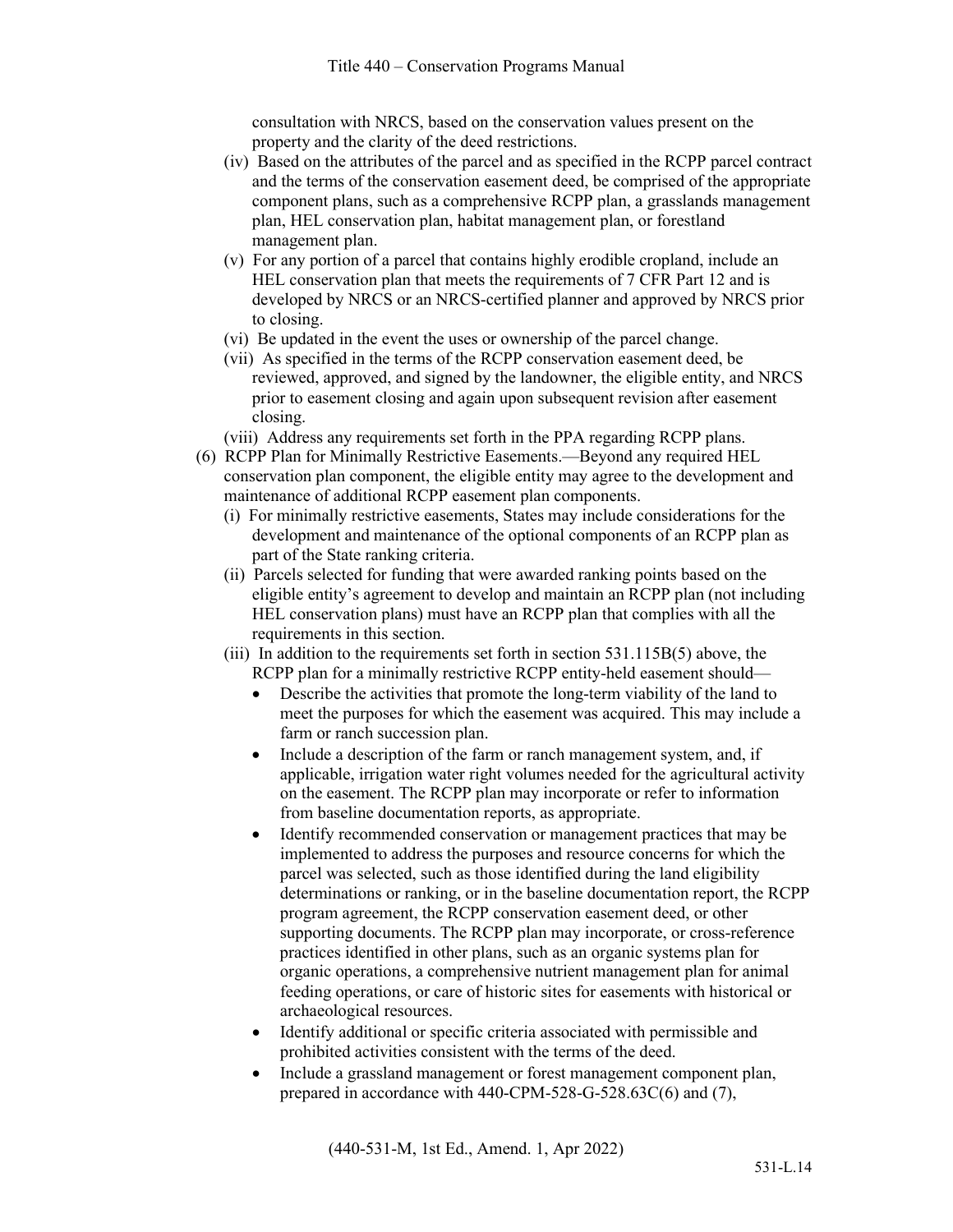respectively, as appropriate for the stated conservation values and easement purposes.

- (7) RCPP Plan for Moderately Restrictive Easements.—An RCPP plan is required for all moderately restrictive RCPP entity-held easements. The RCPP plan must describe conservation values and identify any natural resource concerns on the property. In addition to the requirements set forth in section 531.115B(5) above, the RCPP plan must include—
	- (i) A habitat management plan, prepared in accordance with section 531.115B(10) below, if the conservation values identify specific habitat types (such as wetland, riparian, floodplain, etc.) or native wildlife species.
	- (ii) A grassland management component plan, prepared in accordance with 440- CPM-528-G-528.63C(6), if the conservation values of the property include grassland habitats, including savanna, shrubland or similar habitats.
	- (iii) A forest management component plan, prepared in accordance with 440-CPM-528-I-528.63C(7), if the conservation values of the property include forested habitats.
- (8) RCPP Plan for Highly Restrictive Easements.—An RCPP plan is required for all highly restrictive RCPP entity-held easements. The RCPP plan must describe conservation values and identify any natural resource concerns on the property. In addition to the requirements set forth in section 531.115B(5) above, the RCPP plan must include a habitat management plan, prepared in accordance with section 531.115B(10) below, if the conservation values identify specific habitat types (such as wetland, riparian, floodplain, etc.) or native wildlife species.
- (9) HEL Conservation Plan.—An HEL conservation plan is required for those portions of a parcel that contain highly erodible cropland as follows:
	- (i) At the time of application, every parcel landowner must file a Form AD-1026, "Highly Erodible Land and Wetland Conservation Certification," at the local USDA service center. By signing the Form AD-1026, each landowner certifies that they are in compliance with HEL and WC provisions on all farms or ranches in which the landowner has an interest. The Form AD-1026 gives NRCS authorization to enter upon and inspect the property for the purpose of confirming HEL and WC compliance.

**Note:** NRCS must confirm all landowner HEL/WC eligibility requirements are met at the time of obligation and again prior to payment.

- (ii) Where highly erodible cropland is included in the enrollment, an HEL conservation plan will be developed by NRCS or an NRCS-certified planner in accordance with the provisions outlined in 7 CFR Part 12, Title 180, National Food Security Act Manual (NFSAM), and 180-NPPH. An HEL conservation plan is a component of the RCPP plan for highly and moderately restrictive easements and may comprise the entirety of the RCPP plan for minimally restrictive easements where the eligible entity has not elected to develop and maintain a more comprehensive RCPP plan.
- (iii) The HEL conservation plan must be reviewed and approved by NRCS and signed by the landowner and the eligible entity prior to closing. Implementation of any provisions required under the HEL conservation plan must occur within one year of signing the HEL conservation plan unless the State conservationist grants an extension due to conditions beyond the landowner's control.
- (iv) The HEL conservation plan is considered up to date if there are no changes to the land use and agricultural operations, as applicable, on the parcel and no changes in ownership of the parcel. If there are changes to the land use or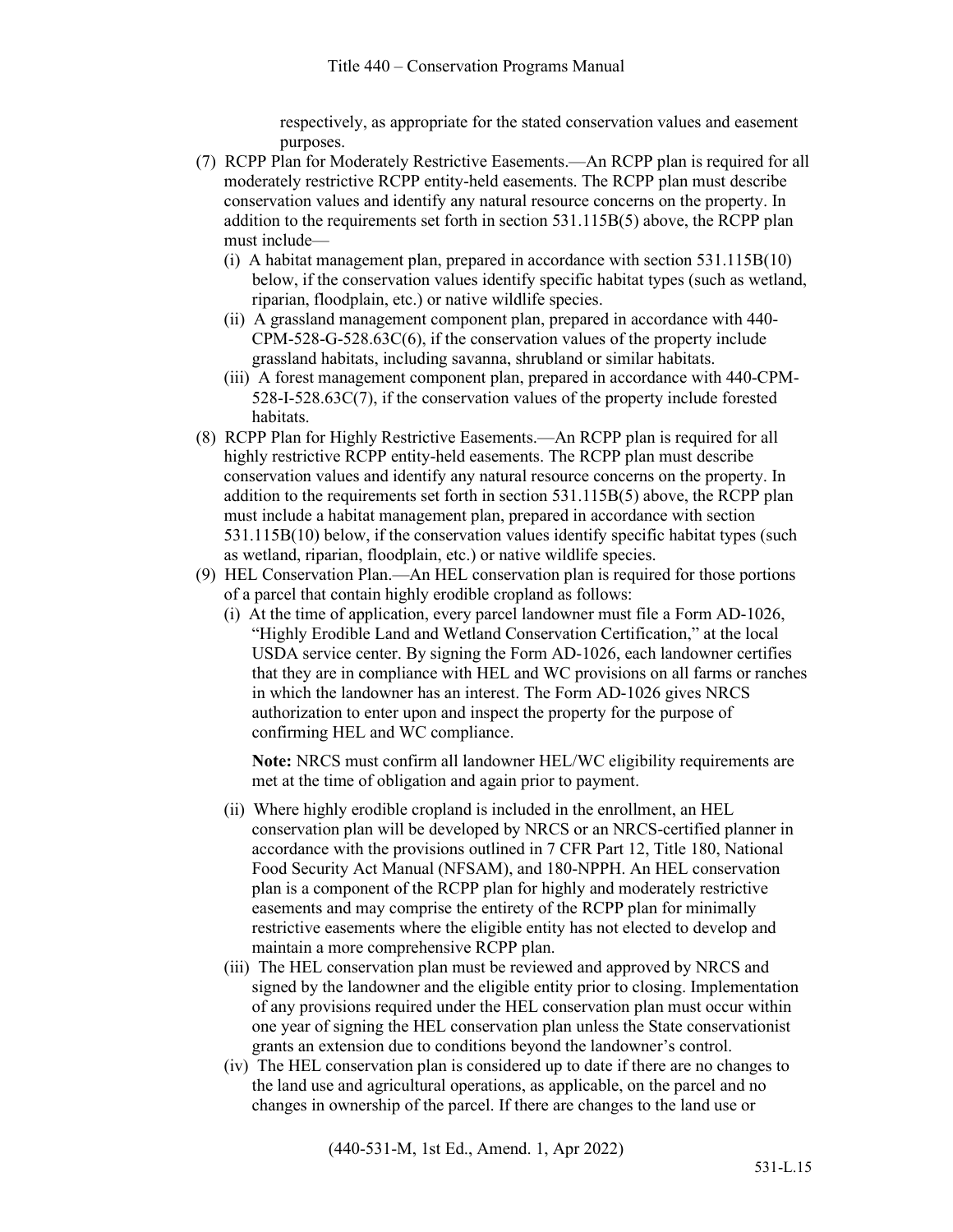agricultural operations on the parcel or ownership of the parcel, the HEL conservation plan must be updated. The eligible entity and landowner must obtain an updated HEL conservation plan from NRCS or an NRCS-certified planner in the event of such changes.

- (v) The eligible entity must report any changes in the land use or agricultural operation or parcel ownership from the previous year on its annual monitoring report. If a change in land use, operations, or ownership is reported, the eligible entity must instruct the landowner to schedule an appointment with NRCS or NRCS-certified planner to have the HEL conservation plan updated within 12 months. If at the time of the next annual monitoring report the landowner has not obtained an updated HEL conservation plan (and it is not due to inaction by NRCS), then the landowner is in violation of the provisions of the RCPP conservation easement deed and the eligible entity is responsible to bring the landowner into compliance.
- (vi) NRCS will monitor the status of the HEL conservation plan in accordance with HEL/WC status review requirements. Prior to entering the protected property, NRCS will notify the landowner in accordance with 180-NFSAM procedures.
- (vii) A violation of the HEL conservation plan will be considered a violation of the RCPP conservation easement deed, once all appeal rights have been exhausted.
- (10) Habitat Management Plan.—A habitat management plan is required for moderately restrictive and highly restrictive RCPP entity-held easements where the conservation values of the parcel identify specific habitat types (such as wetland, riparian, floodplain, or other similar habitats) or native wildlife species. The habitat management plan must describe the following:
	- (i) The resources and habitats on the property, including any associated habitats.
	- (ii) The functions and values of each identified habitat.
	- (iii) The management system and practices that restore, protect, enhance, manage, maintain, and monitor the viability of the identified resources and habitats
	- (iv) Any requirements related to specific habitat, species, or sensitive natural resources identified.
- C. RCPP Plan Practice Implementation Cost-Share Sources
	- (1) Landowners may pursue cost-share assistance to implement conservation practices identified in the RCPP plan through other USDA conservation programs, such as the—
		- (i) Agricultural Management Assistance Program (AMA).
		- (ii) Conservation Reserve Program (CRP).
		- (iii) Conservation Reserve Enhancement Program (CREP) long-term contracts or other non-easement enrollment types under CREP.
		- (iv) Conservation Stewardship Program (CSP).
		- (v) Environmental Quality Incentives Program (EQIP).
	- (2) The availability of financial assistance for a landowner through the above-mentioned programs is subject to the eligibility requirements, policies, and procedures of the individual programs.

# **531.116 RCPP Entity-Held Easement Financial Management, Closing, and Payment Procedures**

A. NRCS enters into RCPP program agreements and individual associated RCPP parcel contracts; obligates funds to RCPP parcel contracts; executes any needed amendments, modifications, memorandums, or other supplemental documents associated with the such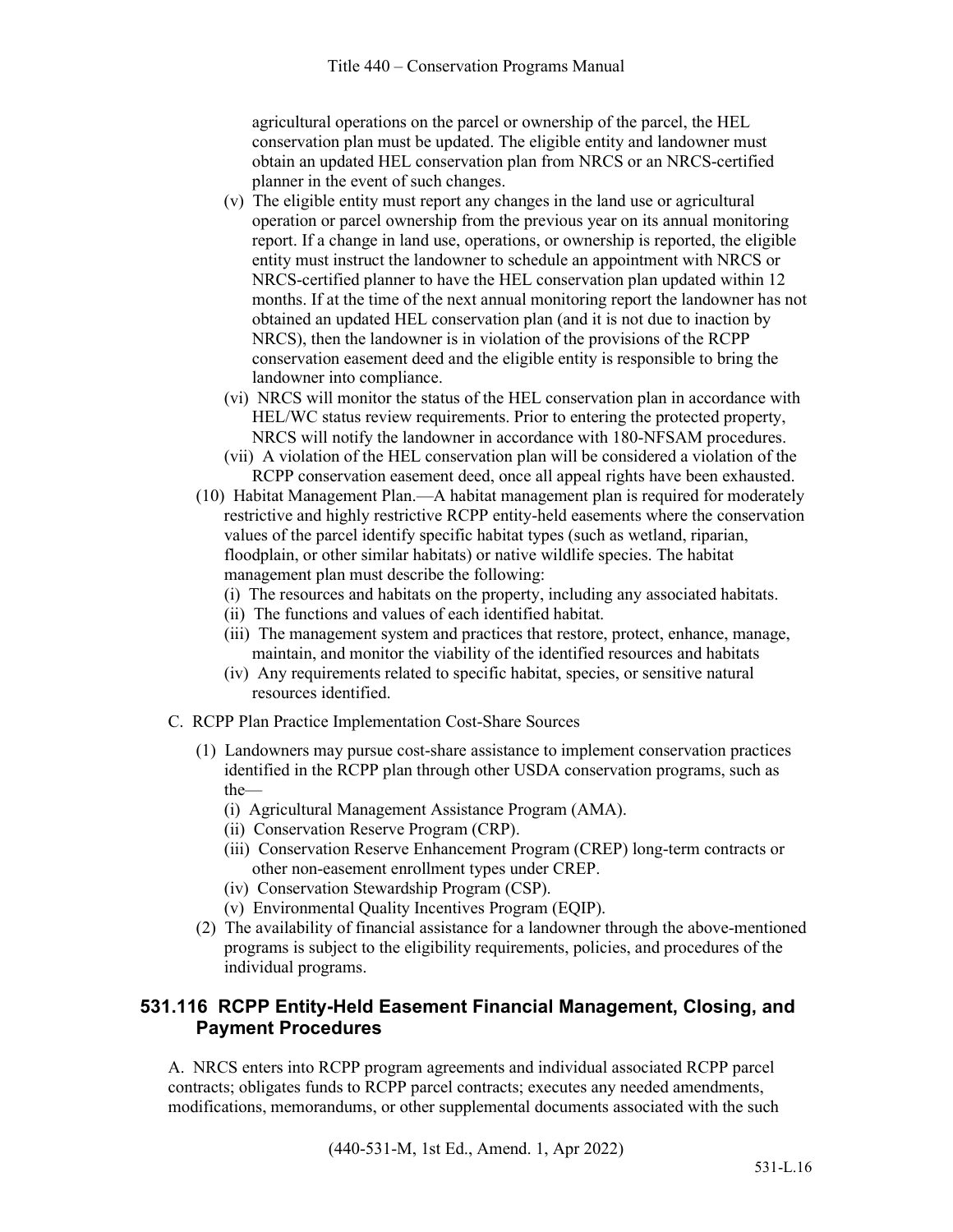agreements and contracts; maintains the RCPP program agreement file and the individual easement case files associated with each RCPP parcel contract; ensures the terms of the RCPP program agreement and RCPP parcel contracts are fulfilled; enters and updates required data in appropriate business tools and data systems; and issues payments in accordance with applicable policies, including the most current easement internal controls policy and applicable NRCS and FPAC Business Center financial management policies.

B. States must follow the guidance set forth in this manual and in 440-CPM-527-I with regards to the administration of RCPP parcel contracts, including preclosing procedures, issuance of RCPP funds for easement payments, NRCS procurement of technical appraisal review reports, and easement conveyance and recording requirements.

#### **531.117 Easement Management, Enforcement, and Administrative Actions**

- A. Maintaining Official Case Files and Official Electronic Records in the Business Tools
	- (1) The appropriate business tools and databases used to manage RCPP entity-held easements must be updated with the following information within 10 days of receiving the recorded RCPP conservation easement deed:
		- (i) Eligible entities
		- (ii) Name of the landowners of the RCPP entity-held easement acquired
		- (iii) County and Federal Information Processing Standard (FIPS) code where land is acquired
		- (iv) Acres acquired (including the acres acquired of any land types recorded in the system of record)
		- (v) Final total fair market value of the easement
		- (vi) Final Federal share of easement payment
		- (vii) Final eligible entity cash contribution toward the purchase of the easement
		- (viii) Final landowner donation towards the easement value
		- (ix) Closing date of the parcel
		- (x) Reimbursement date of payment (within 10 days of the reimbursement payment being made)
		- (xi) Uploading of all required documentation per NI 300-300
		- (xii) Entry of all required information and uploading of all required documents required as set forth in specific instructions provided for approved buy-protectsell transactions
		- (xiii) Any other data or documentation requirements of the appropriate business tool
	- (2) The following material related to acquiring an RCPP entity-held easement must be maintained in a fireproof file at the NRCS State office:
		- (i) A copy of the NRCS-CPA-1275, "Parcel Sheet for Entity Application for a RCPP Entity-Held Easement Program Agreement," or successor form.
		- (ii) A copy of the signed and recorded RCPP conservation easement deed.
		- (iii) Subordination agreements, easement deeds, and other agreements entered into before closing, at the time of closing, or after closing.
		- (iv) Title reports on the easement and final title insurance policy.
		- (v) Evidence of access documentation, including, if applicable, for any entity-held easement type, documentation of determination of alternative legal access as set forth in 440-CPM-527-H, or successor policy.
		- (vi) Copy of the written pending offer (purchase and sales agreement) between the eligible entity and landowner, unless part of an approved buy-protect-sell transaction.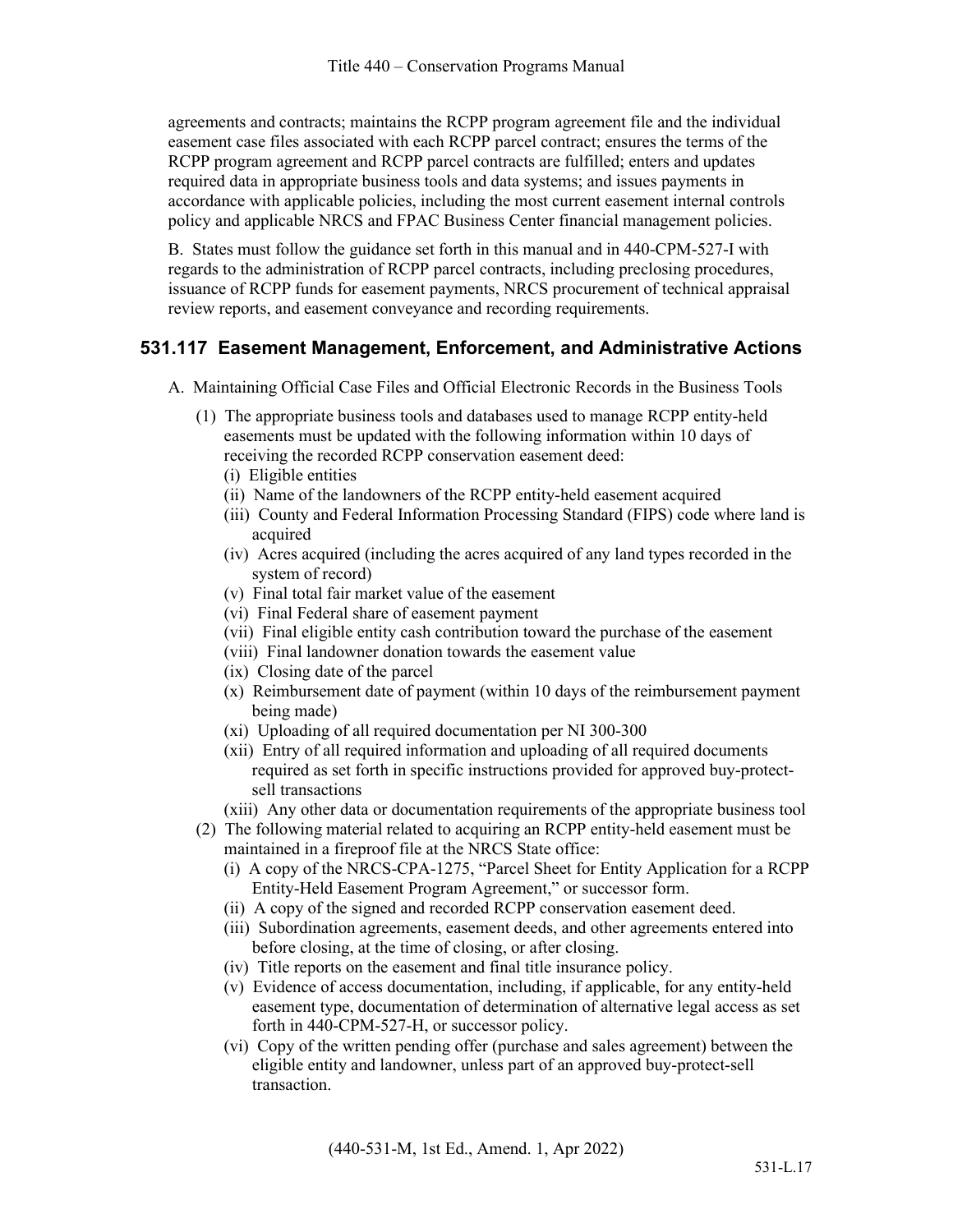- (vii) Maintain a copy of the easement payment application form (NRCS-CPA 1280 or successor form). See subpart U, exhibit 531.206B, of this manual for Form NRCS-CPA-1280.
- (viii) Copies of the preclosing and prepayment internal controls review documentation, including, as applicable, a copy of and documentation related to any approved waivers of the adjusted gross income limitation.
- (ix) A copy of the easement valuation documents, including an appraisal meeting Uniform Standards of Professional Appraisal Practices (USPAP) requirements; appraiser's certification statement; appraisal technical review report; and NRCS National Appraiser approval, as applicable. In lieu of physical copies, the file may include a reference to the location where the electronic copies of the easement valuation documents are stored. The Document Management System (DMS) or successor system should be used as the electronic storage location for the appraisal and technical review documents. The individual NRCS State office hardcopy easement file must identify the electronic location of the valuation documents for that easement.
- (x) The executed Form NRCS-CPA-1279 or successor form, "Statement to Confirm Matching Funds," as a signed statement verifying the appraised fair market value and purchase price of the conservation easement, as well as the landowner and eligible entity's contributions. See subpart U, exhibit 531.206B, of this manual for Form NRCS-CPA-1279..
- (xi) The executed Form NRCS-LTP-23, "Certificate of Use and Consent" (see 440- CPM-527-Y, for Form NRCS-LTP-23).
- (xii) The executed Form NRCS-LTP-27, "Preliminary Certificate of Inspection and Possession," and the executed landowner disclosure worksheet (see 440-CPM-527-Y for Form NRCS-LTP-27 and the landowner disclosure worksheet and 440-CPM-527-H for more information).
- (xiii) Completed environmental site assessment materials, including at a minimum, the executed hazardous materials field inspection checklist, hazardous materials landowner interview, and the environmental records database search or a full phase-I environmental site assessment report (see 440-CPM-Part 527-H for more information).
- (xiv) Copies of all approved waiver requests, such as an impervious surface waiver or adjusted gross income limitation waiver.
- (xv) Completed and executed baseline documentation report.
- (xvi) As applicable, a copy of the executed the RCPP plan, including the HEL conservation plan and any component plans current at time of closing and subsequent amendments.
- (xvii) Documents related to suspected, potential, or confirmed violations and their resolution.
- (xviii) Additional documents identified for retention in a fireproof file in accordance with specific guidance provided for an approved buy-protect-sell transaction.
- (3) The following material related to acquiring a conservation easement must be included in the RCPP entity-held easement case file (fireproof file is at the State's discretion) at the NRCS State office:
	- (i) A copy of the associated PPA and any amendments.
	- (ii) A copy of the of the executed RCPP program agreement under which the parcel is covered, including the individual RCPP parcel contract.
	- (iii) The NRCS-CPA-1274, "Entity Application for a RCPP Entity-Held Easement Program Agreement" or successor form.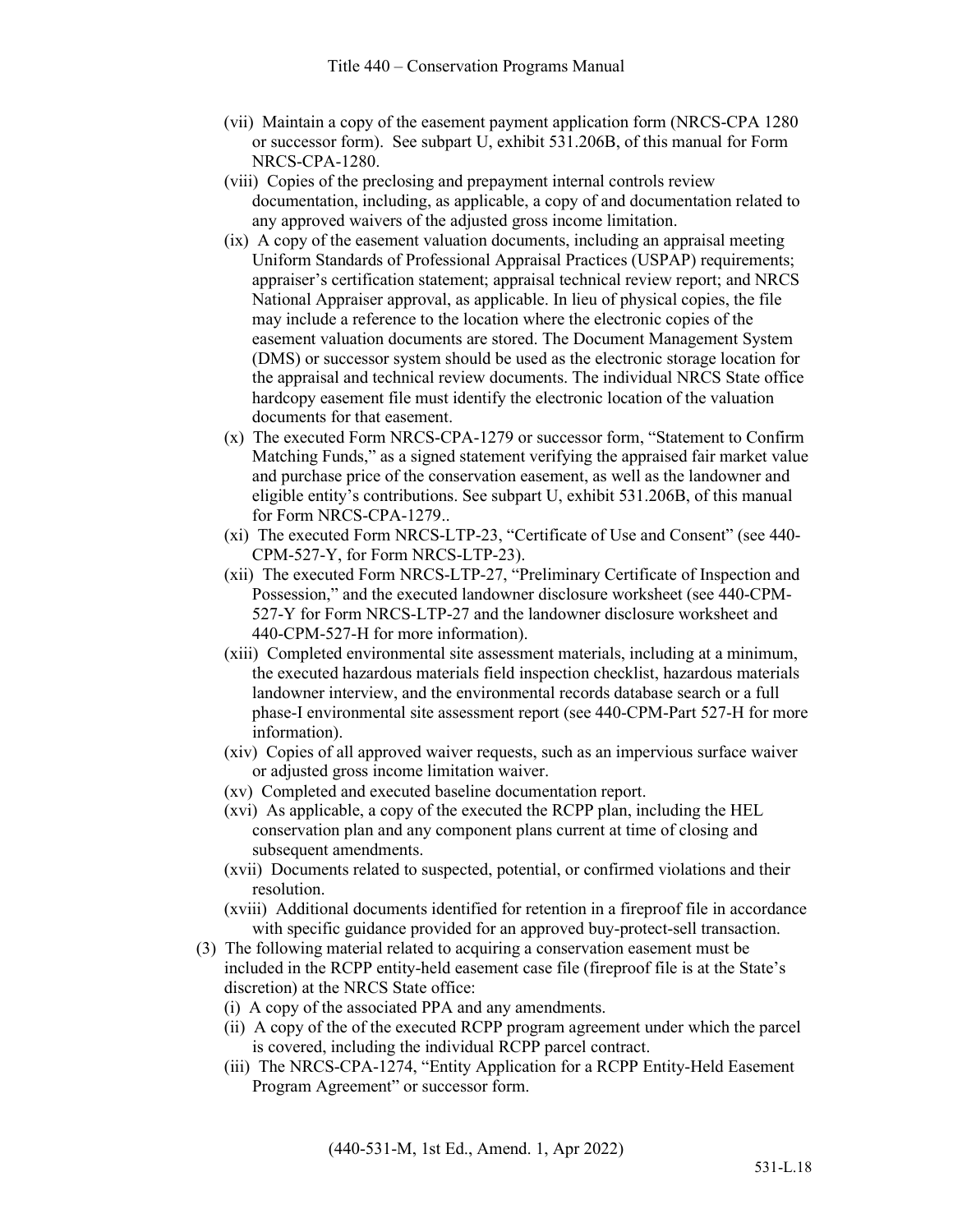- (iv) Documentation regarding the ranking of the application and eligibility for funding, including the completed ranking document. The resources used to complete the ranking for an individual parcel, such as maps, soils information, or data that cannot be subsequently reproduced, should be stored in the easement case file or may be stored electronically in the appropriate easement business tools.
- (v) Verification of landowner eligibility via subsidiary prints for all landowners in the fiscal year of obligation and the fiscal year of payment for—
	- Highly erodible land and wetland conservation eligibility (Form AD-1026, or successor form).
	- AGI eligibility (Form CCC-941, "Average Adjusted Gross Income (AGI) Certification and Consent to Disclosure of Tax Information," or successor form) or documentation of an approved AGI waiver.
	- Farm operating plan determination and member information (Form CCC-902 and, as applicable, Form CCC-901 or successor forms).
- (vi) Completed Form NRCS-CPA-52, "Environmental Evaluation Worksheet" or successor documentation for RCPP plans developed by NRCS.
- (vii) Annual monitoring reports submitted by the eligible entity, as applicable.
- (viii) Additional documents identified for retention in accordance with specific guidance provided for buy-protect-sell transactions.
- (4) Separate six-part folders should be used to organize the documents associated with each individual parcel. A separate file is recommended for the documents associated with the entity RCPP program agreement (see 440-CPM-527-Y, for a parcel folder materials checklist).
- (5) Documents required to be loaded in DMS or successor electronic document system are identified on the specific checklists for internal controls and in internal controls guidance (NI 300-300), business tools and associated document management guidance, audit sample requirements, or other specific national support service team customer guides.
- B. RCPP Entity-Held Easement Monitoring and Review
	- (1) Pursuant to the terms of the RCPP conservation easement deed and the RCPP program agreement, the eligible entity, its successors, or its assigns has primary responsibility to monitor and enforce the terms of the RCPP entity-held easement.
	- (2) For RCPP entity-held easements with a U.S. right of enforcement:
		- (i) The eligible entity will annually monitor compliance and provide NRCS with an annual monitoring report that documents that the grantee and grantor are in compliance with the terms and conditions of the RCPP conservation easement deed and, as applicable, the associated RCPP plan.
		- (ii) The eligible entity must deliver a copy of the annual monitoring report based on the most recent annual monitoring event for each closed RCPP entity-held easement to the NRCS RCPP coordinator. Each fiscal year, the States must document the entity monitoring event in CD or successor easement business tool based on the current annual monitoring report. States should work with eligible entity to ensure the monitoring report contains the information needed to answer the required "entity monitoring" questions. Refer to 440-CPM-527, Subpart P, "Monitoring," (440-CPM-527-P) for information on monitoring and review requirements.
		- (iii) Annual monitoring by the eligible entity is conducted through onsite visits, remote monitoring, or through a review of the most recent and best publicly available imagery. During onsite monitoring, inspectors should meet with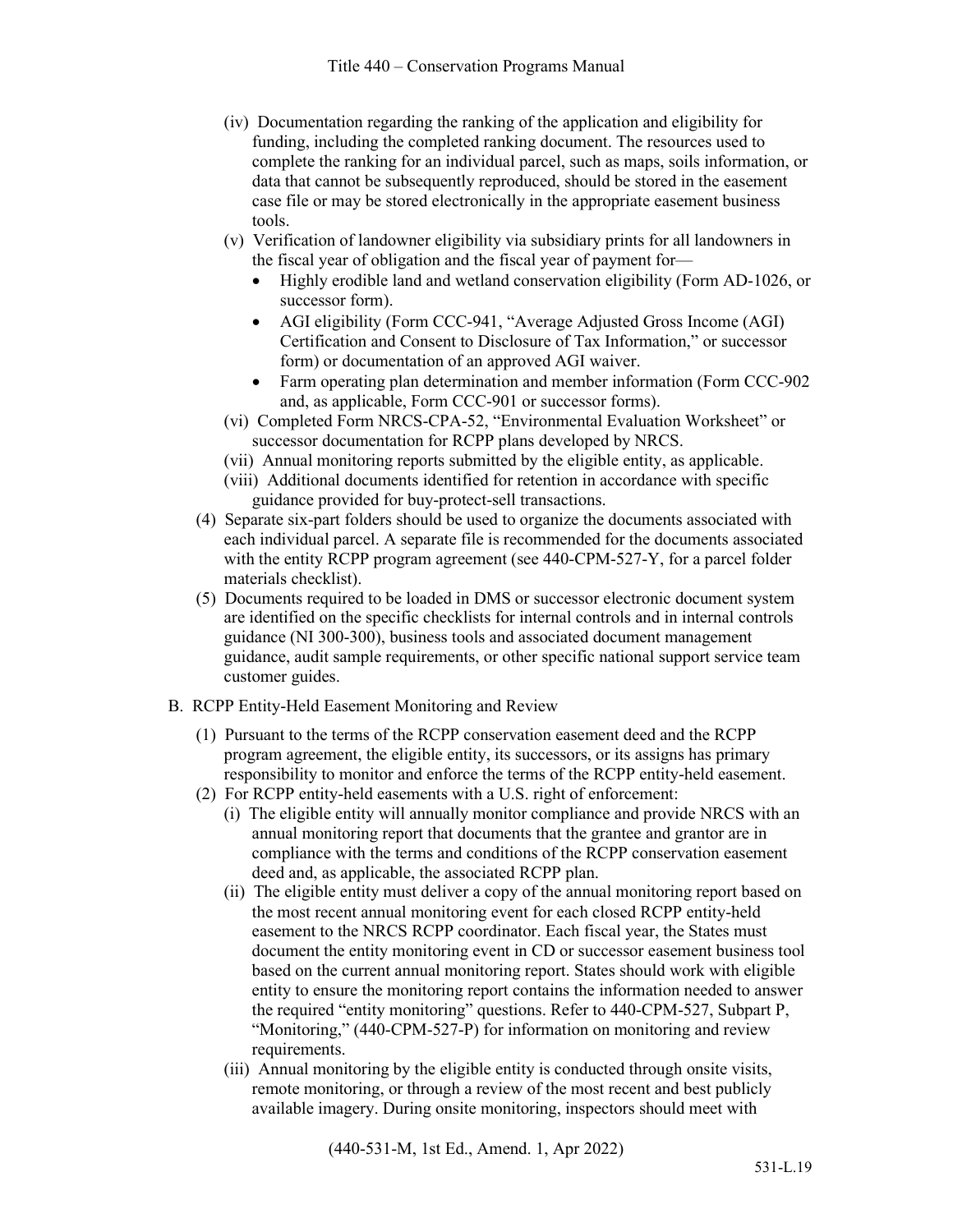landowners, tenants, or renters if possible and invite the landowner to accompany them during the inspection. Photographs taken from designated photo points are desirable to document current conditions and any changes. If remote monitoring or remote sensing discovers evidence of abnormalities or potential violations, an onsite monitoring review should be done prior to delivering an annual monitoring report to NRCS.

- (iv) The eligible entity monitoring should include a comparison of the conditions on the conservation easement to the conditions in the baseline documentation report. The eligible entity must prepare an updated impervious surface map if there are changes in the amount or location of impervious surfaces.
- (v) NRCS may conduct onsite monitoring if the eligible entity's annual monitoring report is insufficient or is not provided annually, or if NRCS has a reasonable and articulable belief of or evidence of an unaddressed violation, as determined by the State conservationist. Monitoring of conservation easements conducted by NRCS follows the procedures outlined in 440-CPM-527-P. Every effort should be made to coordinate any NRCS onsite monitoring reviews with the holder of the easement.
- (3) RCPP entity-held easements without a U.S. right of enforcement
	- (i) The eligible entity must annually monitor the conservation easement to ensure and document compliance with the RCPP conservation easement deed and, as applicable, RCPP easement plan provisions.
	- (ii) The eligible entity is not required to submit the annual monitoring report to NRCS. NRCS is not required to document annual monitoring and does not retain any rights to monitor or enforce the easement under any circumstances except as noted below.
- (4) RCPP Entity-Held Easements
	- (i) Monitoring the HEL conservation plan component of the RCPP plan is the responsibility of NRCS. NRCS must monitor HEL conservation plans in accordance with HEL and WC compliance status review requirements. NRCS must conduct the review of HEL conservation plan implementation in accordance with 180-NFSAM.
	- (ii) If the land enrolled as an RCPP entity-held easement is also enrolled in another USDA conservation program, the responsible agency conducts the contract status reviews or other monitoring activities as required for that conservation program. For example, NRCS conducts contract status reviews on practices NRCS has a contract with the landowner to implement under other conservation programs, such as the EQIP, AMA, CSP, CRP, or other programs.
- C. RCPP Entity-Held Easement Enforcement
	- (1) Background.—The eligible entity, or its successors or assigns, have primary responsibility for enforcement of the RCPP entity-held easement and as applicable, the RCPP plan. Any of the following occurrences are considered a violation:
		- (i) The land is converted or developed to uses that are not consistent with the purposes and provisions of the conservation values set forth in the RCPP conservation easement deed.
		- (ii) Damage or destruction occurs to the resources identified for protection in the RCPP conservation easement deed, including, but not limited to, HEL, cropland or grasslands, natural wetlands, floodplains, or riparian areas buffering agricultural lands, or nonindustrial private forest lands.
		- (iii) The terms and conditions of the RCPP conservation easement deed are violated.